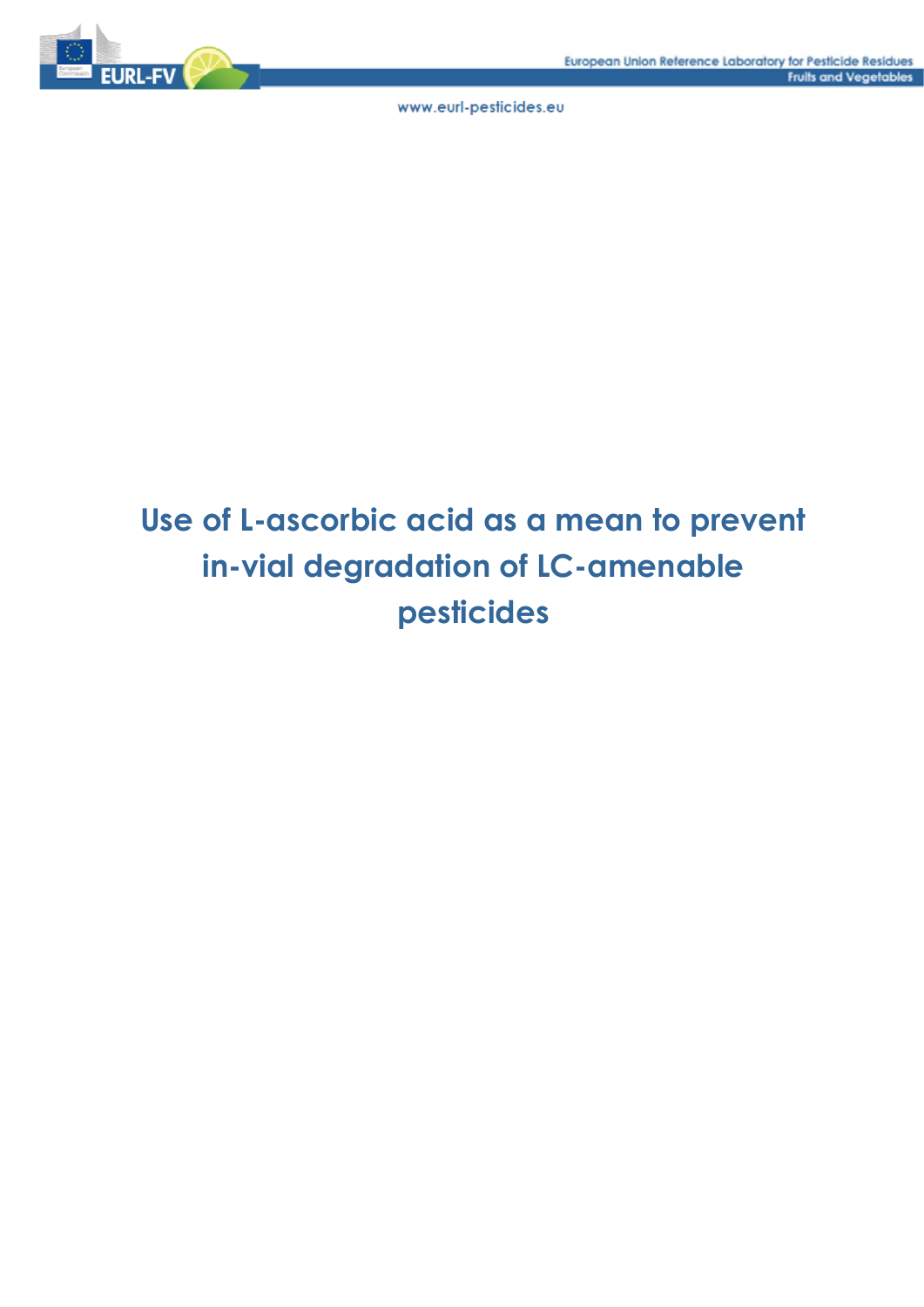

# **Table of contents**

| 1. Aim and scope                                                       | $\overline{2}$ |
|------------------------------------------------------------------------|----------------|
| 2. Introduction and short description                                  | $\mathbf{2}$   |
| 3. Apparatus and consumables                                           | $\mathbf{2}$   |
| <b>4. Chemicals</b>                                                    | 3              |
| 5. Procedure                                                           | 3              |
| 5.1. L-Ascorbic acid solution                                          | 3              |
| 5.2. Injection vials and L-ascorbic acid concentrations                | 3              |
| 5.3. Methodology                                                       | 4              |
| 5.4. Instrumentation and analytical conditions for the LC-MS/MS system | 4              |
| 5.4.1. 1290 UHPLC (Agilent)                                            | 4              |
| 5.4.2. 6490A triple quadrupole system (Agilent)                        | 5              |
| 6. Results                                                             | 5              |
| 6.1. Compounds positively affected by the addition of L-ascorbic acid  | 6              |
| 6.2. Compounds negatively affected by the addition of L-ascorbic acid  | 9              |
| 6.2.1. Compounds whose instrumental response is decreased              | 9              |
| 6.2.2. Compounds which suffer from degradation                         | 9              |
| 6.3. Special situations: bifenazate and clofentezine                   | 9              |
| 6.4. Comparison with a thermostatted autosampler                       | 13             |
| <b>7. Conclusions</b>                                                  | 14             |
| 8. References                                                          | <b>16</b>      |
| <b>APPENDIX: Mass Transitions</b>                                      | 17             |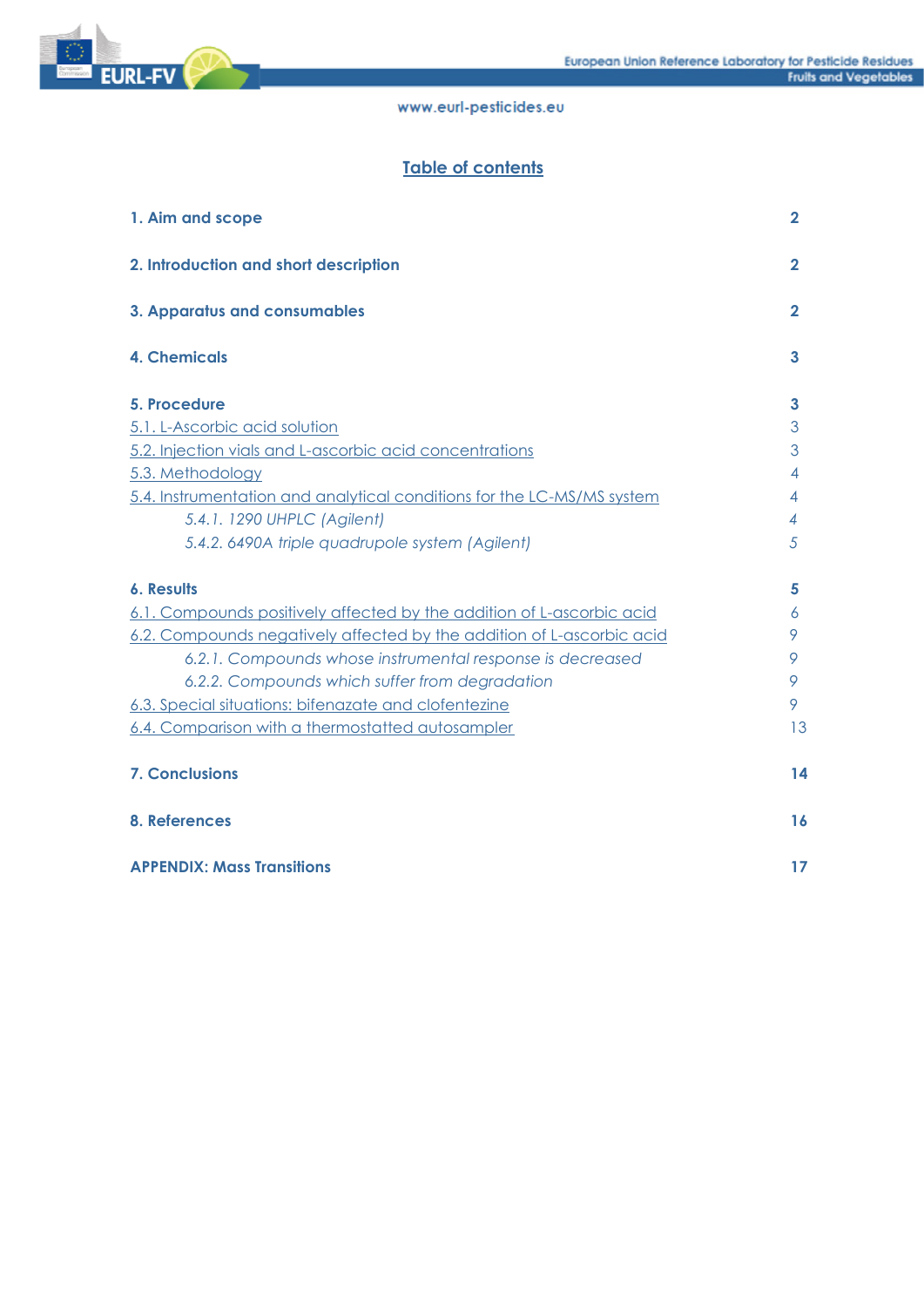

# **1. Aim and scope**

This document reports the effect different concentrations of L-ascorbic acid added to liquid chromatography (LC) injection vials has on the stability of selected pesticides.

# **2. Introduction and short description**

Sample analysis in LC typically includes a step where a certain amount of water is added to an organic extract prior injection, or an organic extract is gently evaporated and then dissolved again in a solvent mixture that contains water. Afterwards, vials sit on an autosampler until it is time for their actual injection. This time can be anywhere between some minutes to several hours, depending on their batch order number. During this time, the analytes present in the acetonitrile-waterbased solution can potentially undergo a myriad of reactions, which include oxidations and other degradation processes.

Most modern instruments include a refrigerated autosampler, which help prevent said processes from taking place by cooling the injection vials down to 5-10 ºC (278.15 – 283.15 K). Nevertheless, plenty of instruments still in day-to-day use do not include a cooled autosampler, which means injection vials may sit at 20-30 ºC (293.15 – 303.15 K) for several hours.

Whilst many pesticides are known to be stable during this length of time under the aforementioned conditions, not all of them will remain stable during batch analysis and, thus, an alternative to upgrading the autosampler is suggested.

For this experiment, five injection vials containing of a pesticide mixture at 0.050 mg/L (ppm) in acetonitrile:water (20:80, V/V) were repeatedly, nonconsecutively injected for up to 18.3 h. To each aliquot, different concentrations of L-ascorbic acid were added, ranging from 0 to 600 ppm, and the stability of the analytical response was evaluated.

# **3. Apparatus and consumables**

- Automatic pipettes, suitable for handling volumes from 1 µL to 5 mL
- Vortex Shaker IKATM 4 Basic
- Concentration workstation
- Injection vials, 2 mL, suitable for an LC auto-sampler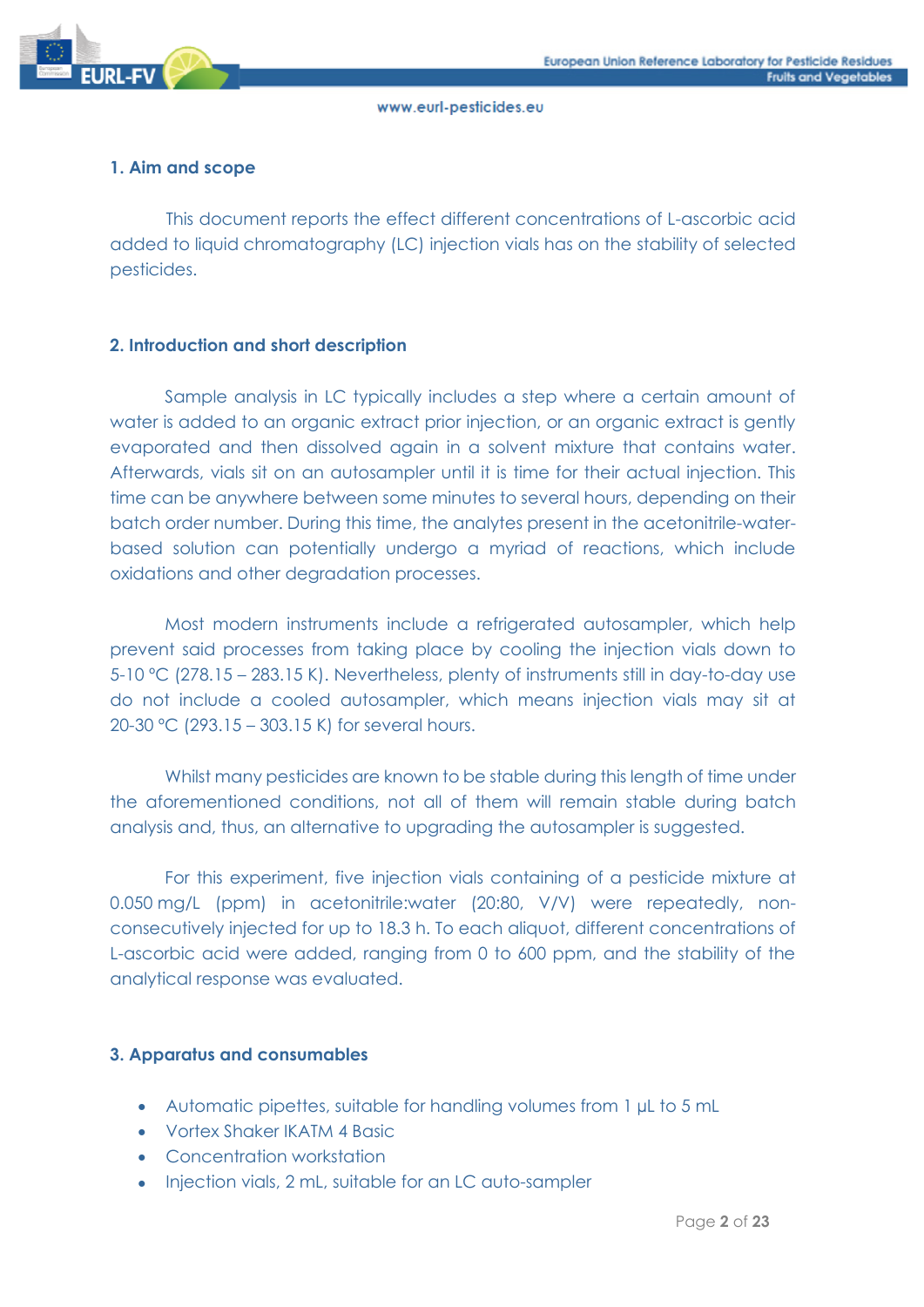

# **4. Chemicals**

- Acetonitrile ultra-gradient grade
- Ammonium formate
- Ultra-pure water
- Methanol HPLC grade
- Formic acid
- Pesticide analytical standards
- L-Ascorbic acid

# **5. Procedure**

# 5.1. L-Ascorbic acid solution

L-Ascorbic acid (CAS no. 50-81-7) is an organic molecule that readily undergoes oxidation processes (thus behaving as an antioxidant) and is soluble up to 30 % (w/V) in water. To prepare the initial solution, 30 g of L-Ascorbic acid were dissolved in 100 mL of ultra-pure water and shaken until the solute completely was completely dissolved. Then, a 10-fold dilution was prepared by mixing 25 mL of the 30 % (w/V) solution with an additional 225 mL of water, achieving a concentration of 3 % L-ascorbic acid (w/V).

# 5.2. Injection vials and L-ascorbic acid concentrations

Individual pesticide stock solutions (1000–2000 mg/L) were prepared in acetonitrile (AcN) or methanol (MeOH) and were stored in screw-capped glass vials in the dark at -20 °C. These solutions were combined into five different mixes at a concentration of 10 ppm. Then, these five solutions were combined and diluted down to 1 ppm in AcN, which was subsequently diluted down to 0.050 ppm in AcN.

Using the 0.050 ppm mixture in AcN and a combination of ultra-pure water and the 3 % L-ascorbic acid solution (w/V), five different injection vials were prepared:

- (i) No L-ascorbic acid: 0.2 mL of the 0.050 ppm pesticide mixture, and 0.8 mL of water.
- (ii) 12 ppm L-ascorbic acid: 0.2 mL of the 0.050 ppm pesticide mixture, 0.796 mL of water, and 0.004 mL of the 3 % (w/V) L-ascorbic acid solution.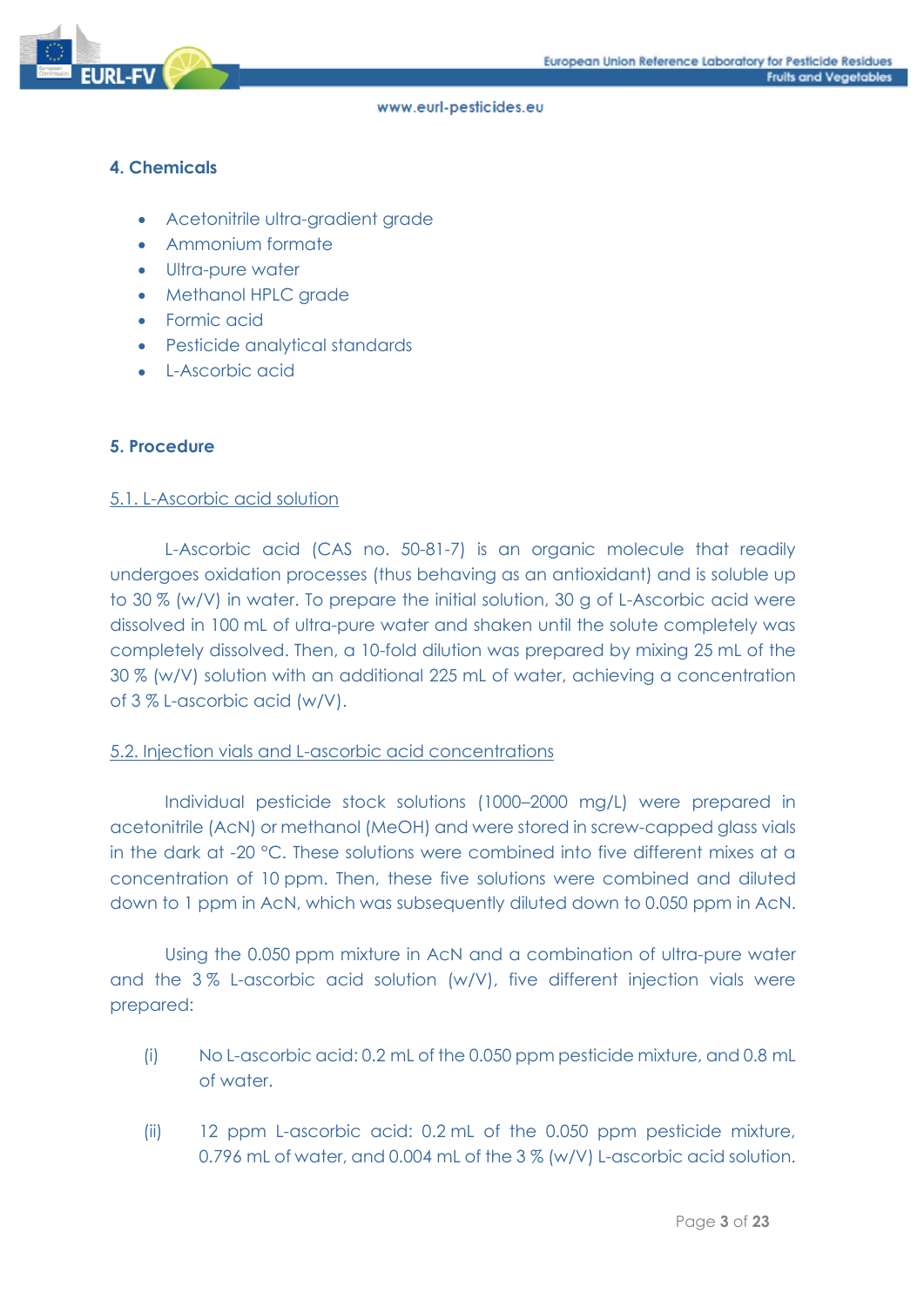

- (iii) 60 ppm L-ascorbic acid: 0.2 mL of the 0.050 ppm pesticide mixture, 0.78 mL of water, and 0.02 mL of the 3 % (w/V) L-ascorbic acid solution.
- (iv) 300 ppm L-ascorbic acid: 0.2 mL of the 0.050 ppm pesticide mixture, 0.7 mL of water, and 0.1 mL of the 3 % (w/V) L-ascorbic acid solution.
- (v) 600 ppm L-ascorbic acid: 0.2 mL of the 0.050 ppm pesticide mixture, 0.6 mL of water, and 0.2 mL of the 3 % (w/V) L-ascorbic acid solution.

Once prepared, the vials were injected ten times, non-consecutively, in Lascorbic acid concentration ascending order, i.e., first, the vial with 0 ppm of Lascorbic acid; then, the vial containing 12 ppm; afterwards, the vial containing 60 ppm of L-ascorbic acid; then, the vial containing 300 ppm of L-ascorbic acid; and finally, the vial containing 600 ppm of L-ascorbic acid. The injection sequence was repeated, starting again with the vial containing 0 ppm of L-ascorbic acid. Each analysis lasted 20.5 min, and the batch elapsed 18.5 h until the end of the analyses.

# 5.3. Methodology

The LC-MS instrument was operated in selected reaction monitoring (SRM). First, full scan (FS) analyses were carried out to select the most sensitive precursor ions. Then, product ion scans (PIS) were performed to select the most abundant product ions. Finally, two SRM transitions and the correct ratio between the abundances of the two optimised SRM transitions (SRM1/SRM2) were used, alongside retention time matching to obtain the maximum sensitivity for the detection of the target molecules. The instrumental responses produced by the different constituents and/or isomers of a single pesticide were assessed and compared in terms of area and ratio between two transitions (quantitation and confirmation transitions). The mass transitions used are presented in the **Appendix** (**Table A1** for LC-MS/MS parameters).

# 5.4. Instrumentation and analytical conditions for the LC-MS/MS system

# *5.4.1. 1290 UHPLC (Agilent)*

- Column: Zorbax Eclipse Plus C8 2.1x100 mm and 1.8 µm particle size (Agilent)
- Mobile phase A: Water (0.1 % formic acid, 5 mM ammonium formate, 2 % MeOH)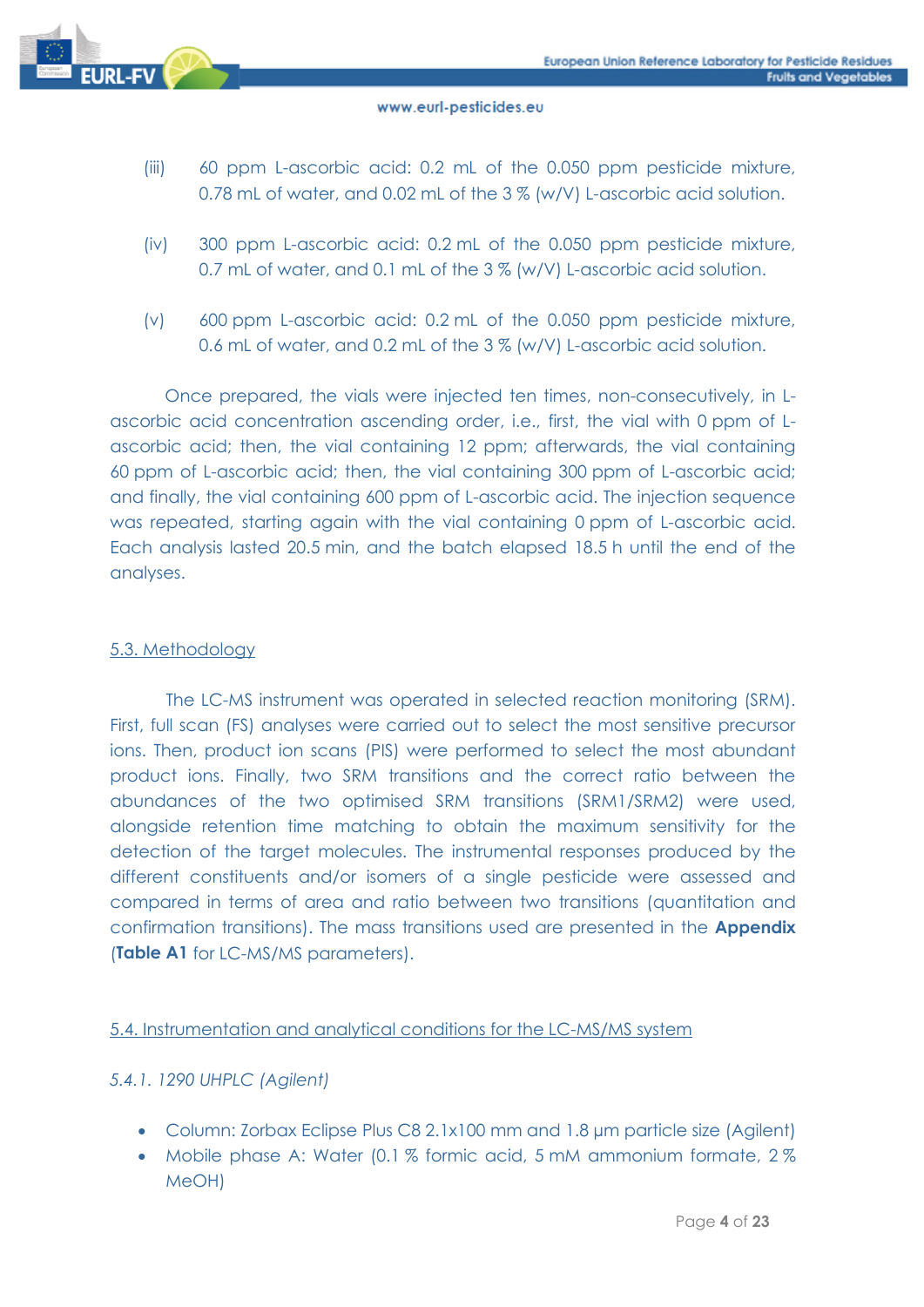

- Mobile phase B: Methanol (0.1 % formic acid, 5 mM ammonium formate, 2 % water)
- Column temperature: 35 ºC
- Flow rate: 0.300 mL/min
- Injection volume: 5 µL
- Autosampler: two were used, (1) no temperature control and (2) 10 °C.

Mobile phase gradient for pesticides analysis:

| Time [min] | Mobile phase A | Mobile phase B |
|------------|----------------|----------------|
|            | 100 %          | $0\%$          |
|            | $80\%$         | 20%            |
| 15         | $0\%$          | $100\%$        |
|            | ገ %            | 100 %          |

Re-equilibration time with the initial mobile phase was set to 2.5 minutes.

# *5.4.2. 6490A triple quadrupole system (Agilent)*

- Ionisation mode: positive mode and negative mode
- Capillary (positive and negative): 3000 V
- Nebulizer: 45 psi
- Nozzle: 400 V
- Drying gas flow: 13 L/min
- Drying gas temperature: 120 ºC
- Sheath gas flow: 10 L/min
- Sheath gas temperature: 375 °C
- High Pressure RF (positive): 150 V
- High Pressure RF (negative): 110 V
- Low Pressure RF (positive): 60 V
- Low Pressure RF (negative): 60 V

# **6. Results**

Most of the 278 evaluated LC-amenable compounds presented little to no differences in their stability and instrumental response whether in the absence or presence of L-ascorbic acid. However, some compounds were found to be affected positively (stabilization) or negatively (degradation, decreased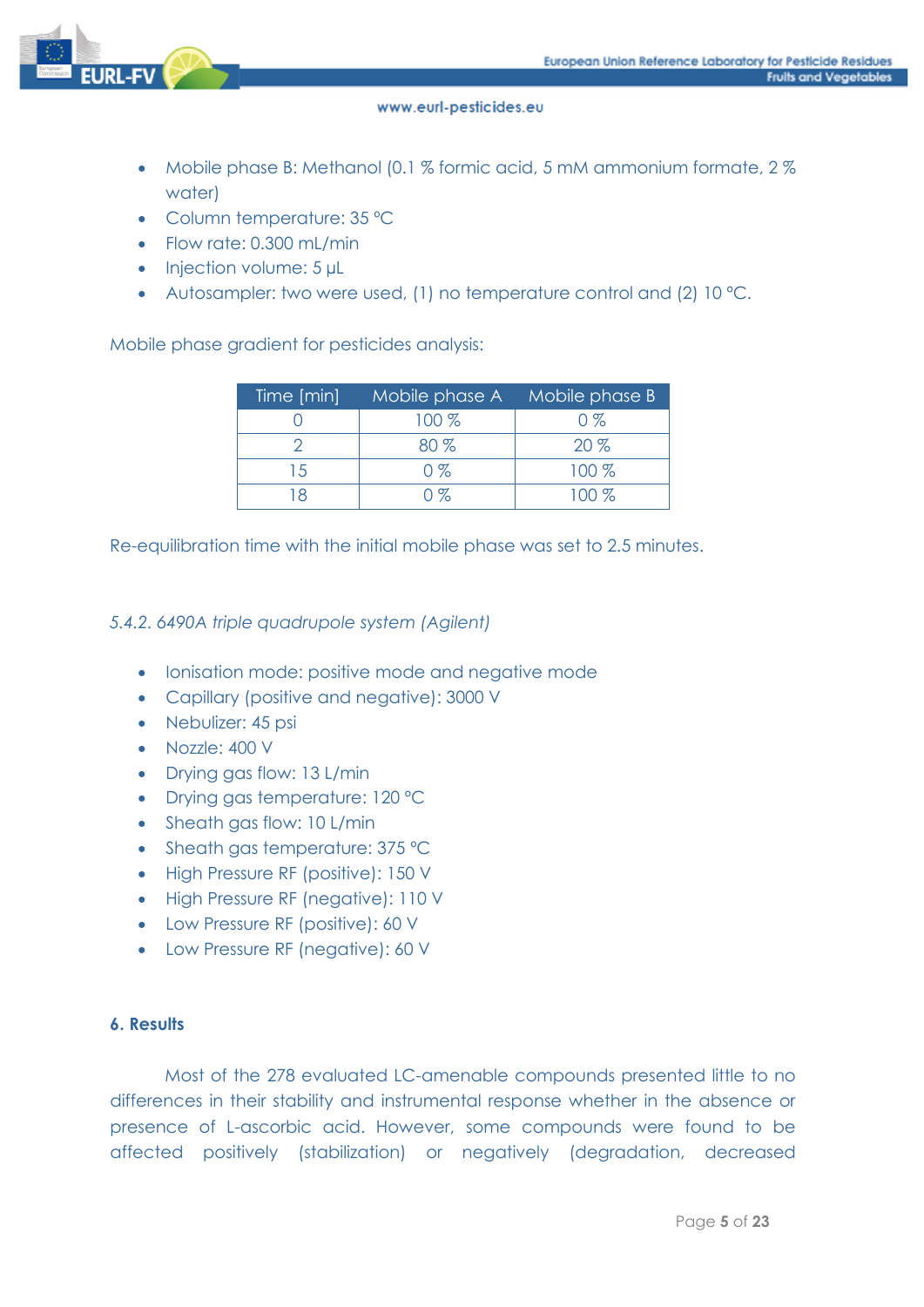

instrumental response) by L-ascorbic acid. In broad terms, the net effect of this antioxidant was beneficial or neutral for the vast majority of the analytes.

# 6.1. Compounds positively affected by the addition of L-ascorbic acid

As discussed, some pesticides exhibit a decreased or halted degradation rate in the presence of L-ascorbic acid.

In this regard, 12 compounds were found to showcase a significant reduction in their in-vial degradation processes: bendiocarb, cymoxanil, dazomet, dithianon, amitraz metabolites DMA and DMPF, fenpicoxamid, formetanate, methiocarbsulfone, methiocarb-sulphoxide, phosmet, and trichlorfon (**Figure 1**).

In the case of dazomet, dithianon, DMA, and methiocarb-sulfone, the absence of L-ascorbic acid results in a rapid degradation of these analytes. The instrumental response of these compounds dropped below the detection limits between 600 and 800 min (10 and 13.3 h) after the vials were first injected.

On the other hand, for the remaining 8 compounds, a decrease in instrumental response over time was observed, but detection was possible even after 1100 min (18.3 h).

While matrix coextractants and/or the solvent composition in the injection vial (in this case, acetonitrile:water 20:80, V/V) can potentially affect the degradation rate of these compounds, there exists the risk that, under the described conditions, a pesticide present in a sample will disappear from the injection vial before its analysis and thus go undetected during routine analysis. For those pesticides where degradation does not result in in-vial concentrations dropping below the instrumental detection limits, nevertheless, inaccurate concentrations can result from the in-vial degradation processes.

Concentrations of at least 300 ppm of L-ascorbic acid solve all the herein described issues associated to in-vial analyte degradation, whereas 12 ppm of Lascorbic acid barely had any effect on said processes.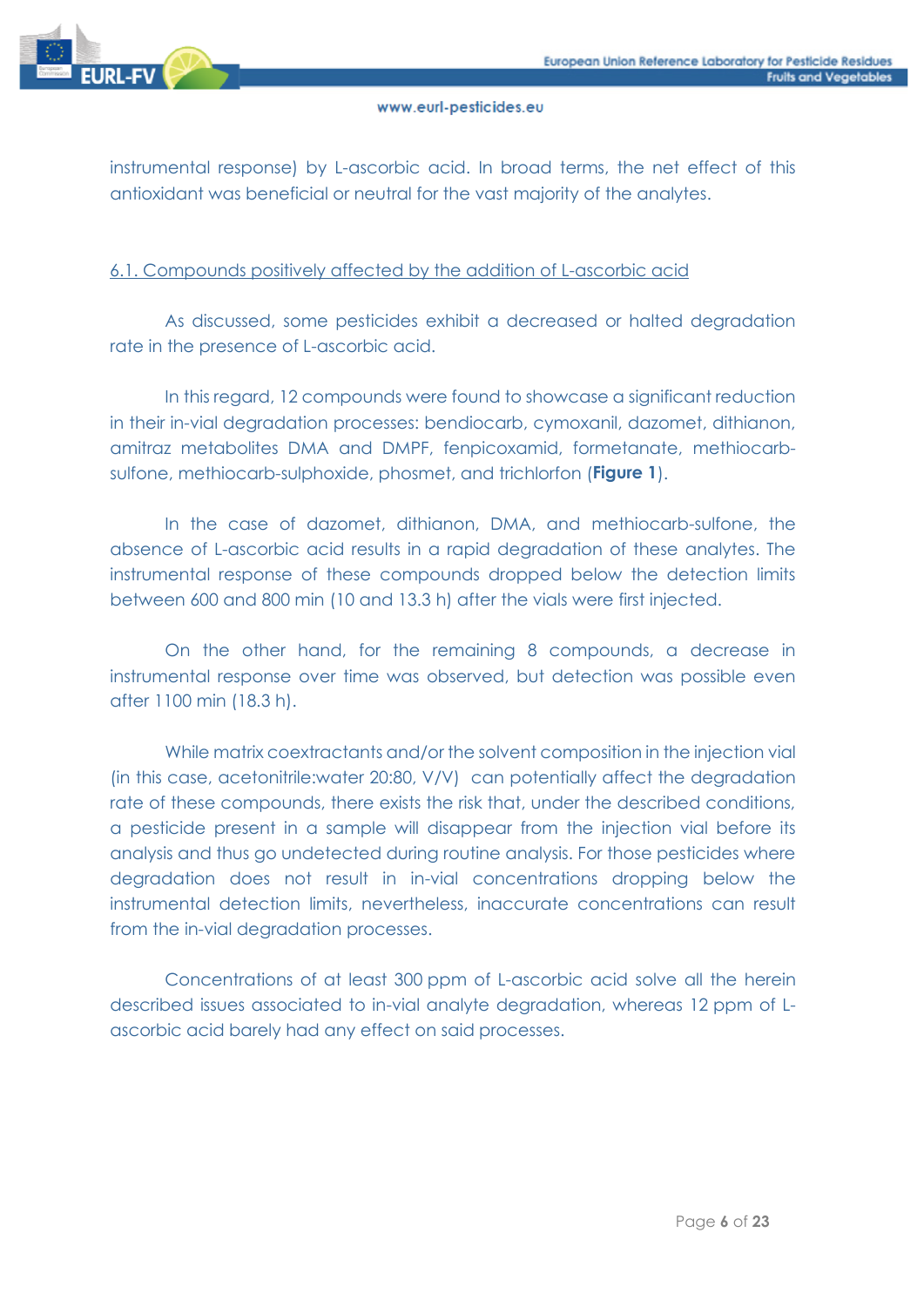



**Figure 1.** Instrumental response trend for LC-amenable pesticides positively affected by the presence of L-ascorbic acid (diminished or halted in-vial degradation) (*continues*).

EURL-FV

Page **7** of **23**

 $-0$  ppm  $-12$  ppm  $-60$  ppm

 $-300$  ppm  $-600$  ppm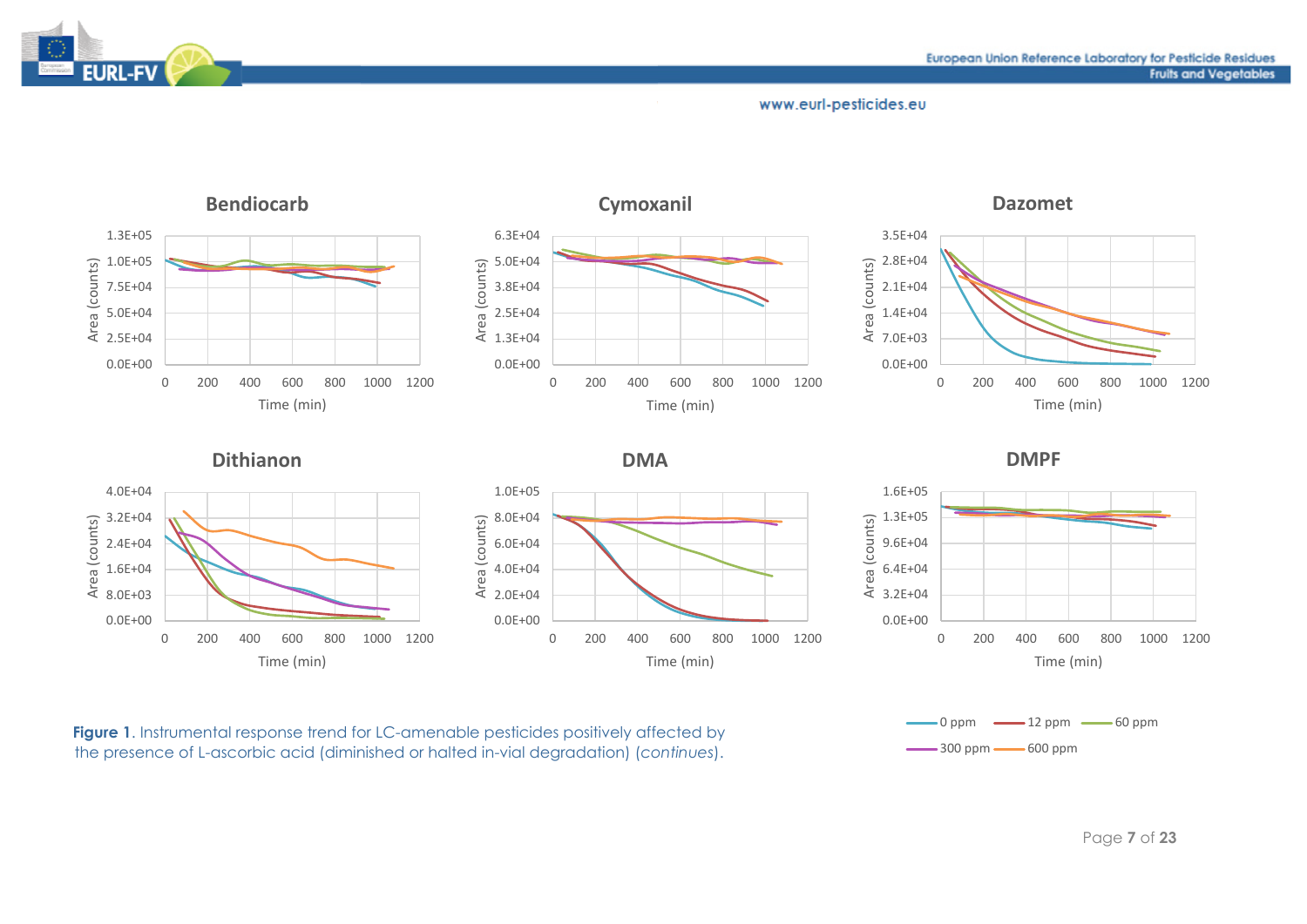

# EURL-FV

#### www.eurl-pesticides.eu



**Figure 1**. (*Continuation*) Instrumental response trend for LC-amenable pesticides positively affected by the presence of L-ascorbic acid (diminished or halted in-vial degradation).

Page **8** of **23**

 $-0$  ppm  $-12$  ppm  $-60$  ppm

 $\frac{300 \text{ ppm}}{300 \text{ ppm}}$  600 ppm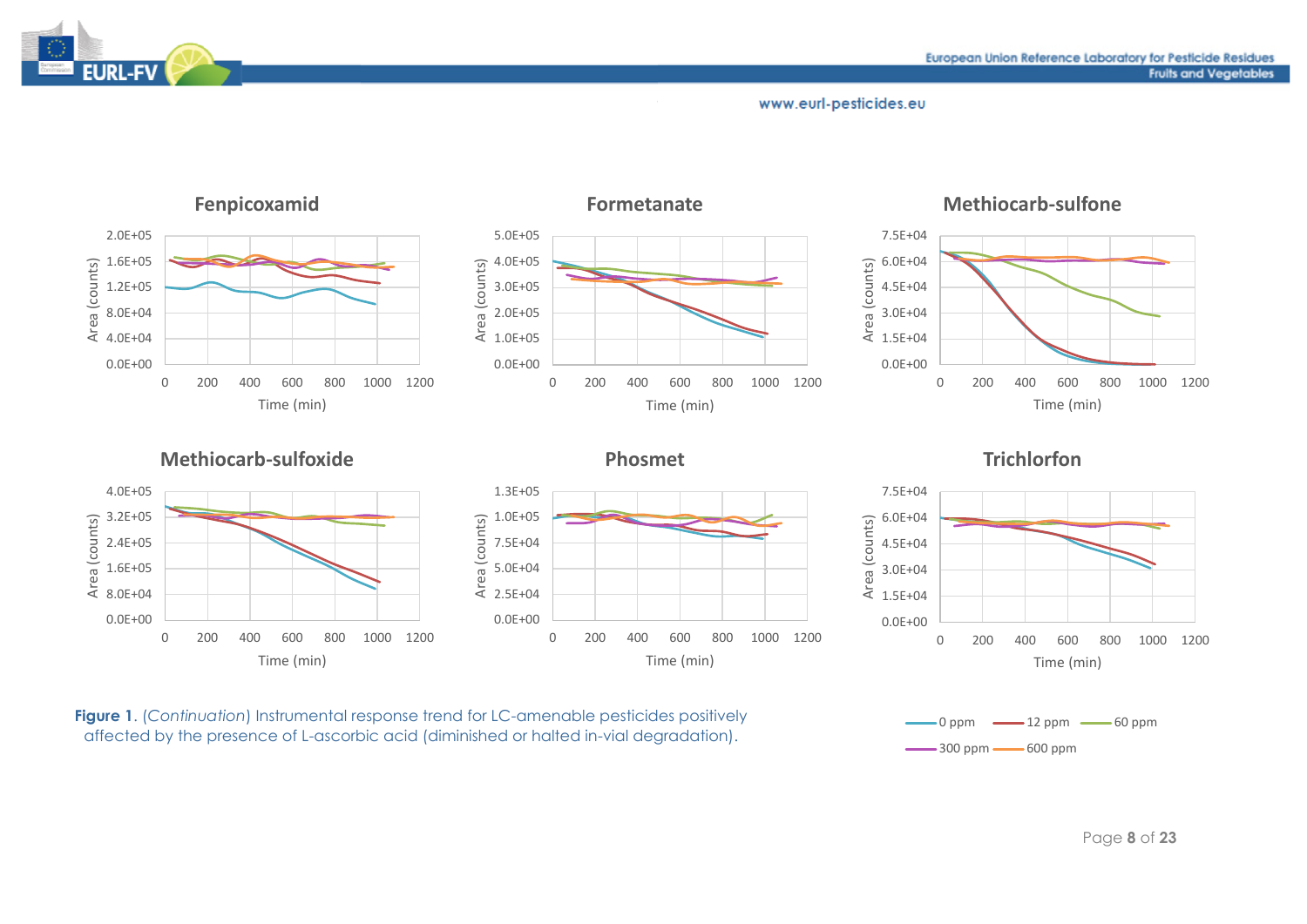

# 6.2. Compounds negatively affected by the addition of L-ascorbic acid

# *6.2.1. Compounds whose instrumental response is decreased*

There exists a group of compounds for which the addition of L-ascorbic acid results in a decreased instrumental sensitivity. These compounds are butoxycarboxm, carbendazim, cyromazine, demeton-*S*-methylsulfoxide (oxydemeton-methyl), flonicamid, methomyl, omethoate, oxamyl and pirimicarbdesmethyl (**Figure 2**).

The most probable source of decreased sensitivity is ion suppression due to the elution of L-ascorbic acid which, at 600 ppm and due to its chemical properties, is expected to show a large, broad chromatographic peak behaviour at the beginning of the analysis. This hypothesis is supported by the fact that these compounds are amongst the earliest eluting compounds within the method, with retention times from as low as 2.01 min (cyromazine) to 5.26 min (pirimicarbdesmethyl), with an average retention time of 3.84 min for all nine compounds.

# *6.2.2. Compounds which suffer from degradation*

Three analytes, all of which belong to the sulphonylureas class of organic compounds, suffer from in-vial degradation in the presence of L-ascorbic acid (**Figure 3**). The three compounds found to be negatively affected by the addition of L-ascorbic acid are flazasulfuron, orthosulfamuron and oxasulfuron (**Figure 4**).

Other urea derivatives (such as chlorbromuron, chlorfluazuron, chlorotoluron, difenoxuron, diflubenzuron, diuron or flufenoxuron) did not showcase such a behaviour, indicating that the sulphonyl moiety in these sulphonylureas plays a critical role in their acid-based degradation process. Examples of sulfosulfuron degradation under acidic conditions (another member of the sulphonylureas chemical group) to yield the corresponding amine and sulphonamide -with the loss of the carbonyl moiety- has been reported in the literature and is the likely reason for the observed results for flazasulfuron, orthosulfamuron and oxasulfuron.

# 6.3. Special situations: bifenazate and clofentezine

There are two compounds that, due to their chemical structure, are deeply affected by the presence or absence of L-ascorbic acid in the injection vial: bifenazate, a carbazate; and clofentezine, a triazine.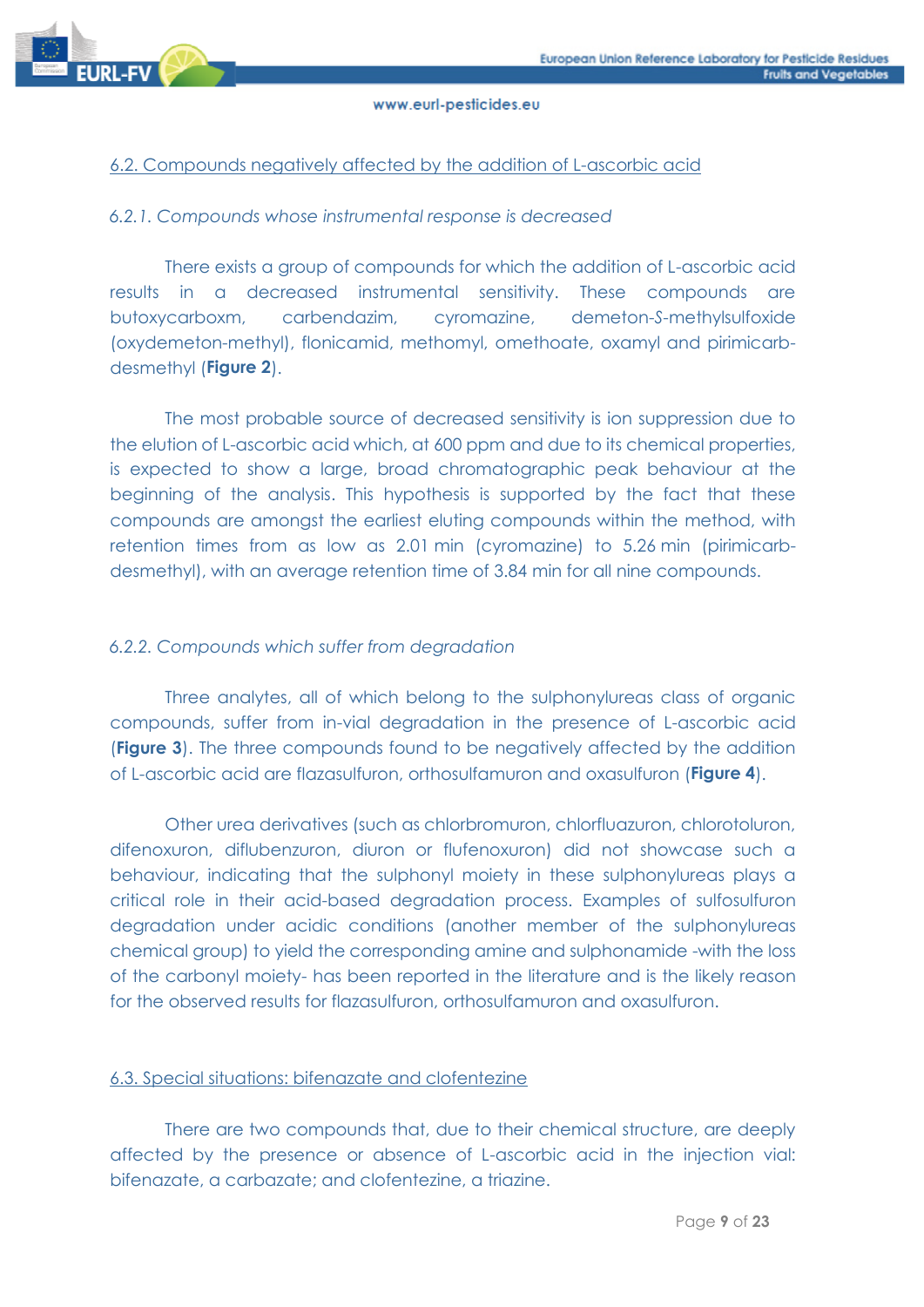



**Figure 2.** Instrumental response trend for LC-amenable pesticides negatively affected by the presence of L-ascorbic acid (decreased sensitivity) (*continues*).

EURL-FV

#### Page **10** of **23**

 $-0$  ppm  $-12$  ppm  $-60$  ppm

 $\frac{300 \text{ ppm}}{300 \text{ ppm}}$  600 ppm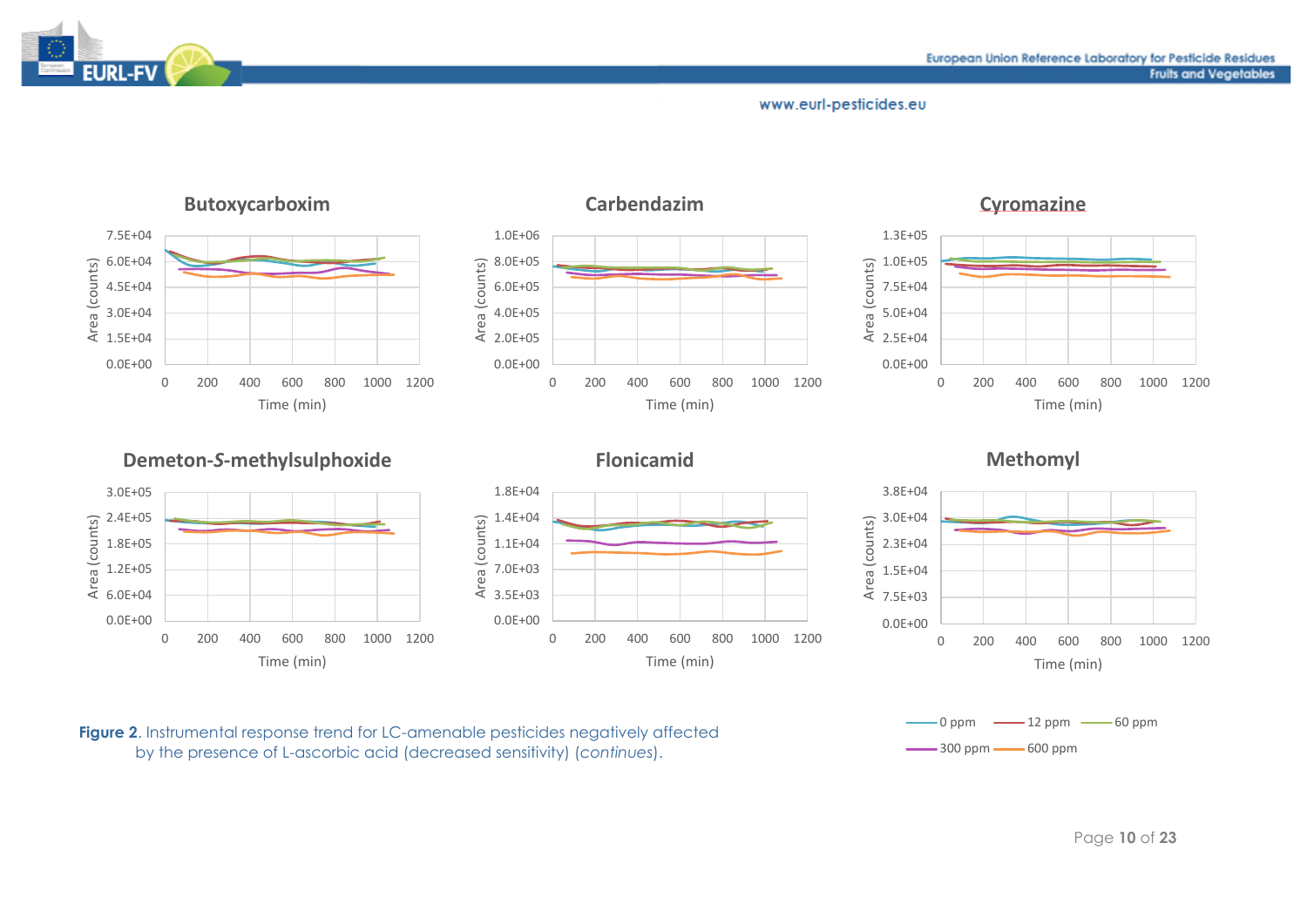

# **EURL-FV**

#### www.eurl-pesticides.eu



**Figure 2**. (*Continuation*) Instrumental response trend for LC-amenable pesticides negatively affected by the presence of L-ascorbic acid (decreased sensitivity).

 $-0$  ppm  $-12$  ppm  $-60$  ppm  $\frac{300 \text{ ppm}}{300 \text{ ppm}}$  600 ppm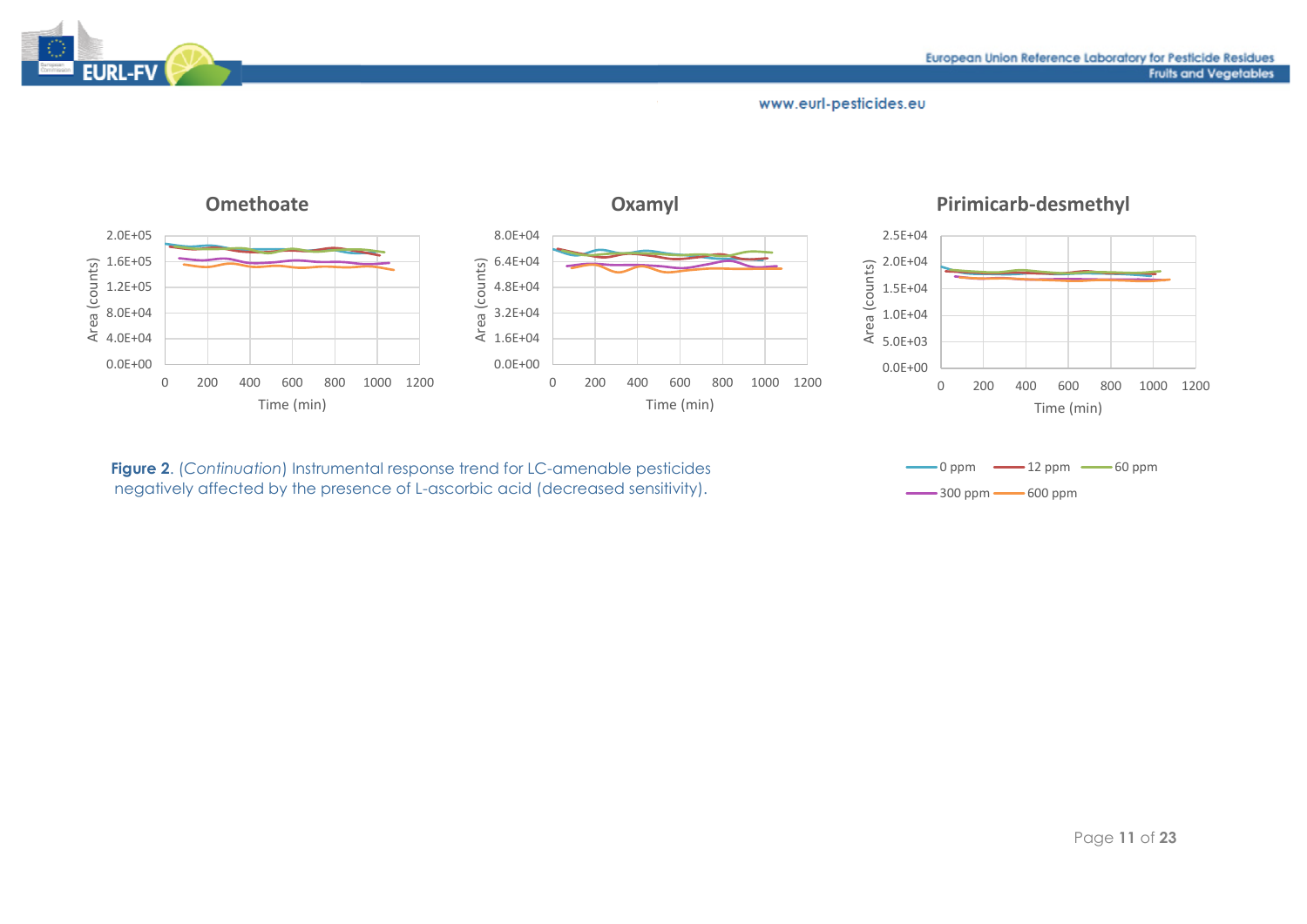



**Figure 3.** Instrumental response trend for LC-amenable pesticides negatively affected by the presence of L-ascorbic acid (increased in-vial degradation).

 $-0$  ppm  $-12$  ppm  $-60$  ppm  $-300$  ppm  $-600$  ppm



 $R_{2}$ й Sulfonylurea (general formula)

**Figure 4.** Chemical structure of the LC-amenable pesticides negatively affected by the presence of L-ascorbic acid, all of which belong to the sulphonylureas class of compounds.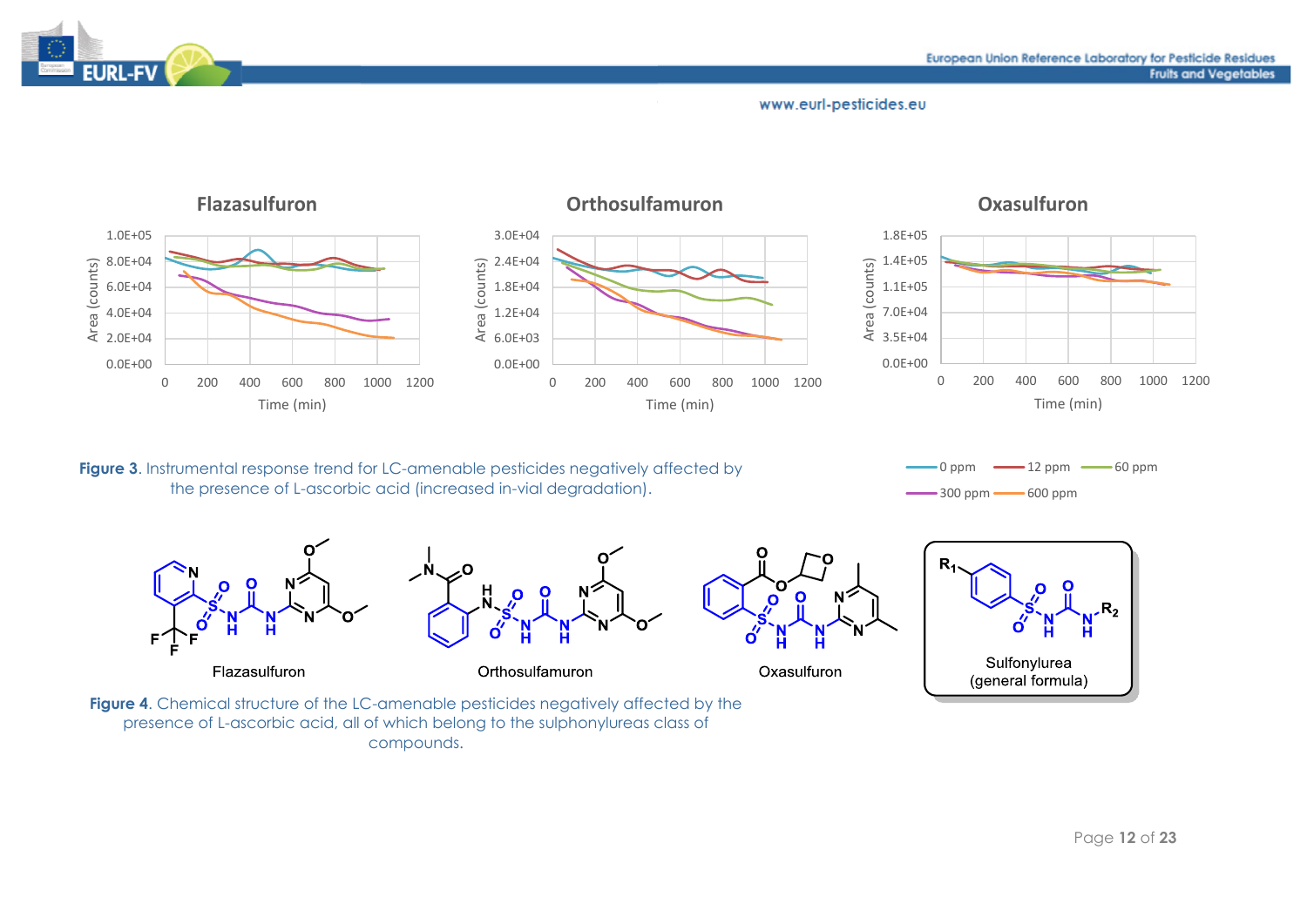

Both bifenazate and clofentezine are present in solution as an equilibrium with another species: bifenazate and bifenazate-diazene, and clofentezine and 1,2 dihydroclofentezine. In the presence of an acid, such as L-ascorbic acid, the bifenazate equilibrium is displaced towards the bifenazate species, whereas clofentezine is displaced towards the 1,2-dihydroclofentezine species (**Figure 5**).



**Figure 5**. Equilibria between bifenazate and bifenazate-diazene (*top*) and clofentezine and 1,2-dihydroclofentezine (*bottom*).

Without the addition of L-ascorbic acid, the analysis of bifenazate within multiresidue methods is nigh impossible, with high abundances of the diazene species. Nonetheless, with the addition of L-ascorbic acid, virtually all bifenazate-diazene is transformed into bifenazate, which allows for excellent linearity in the calibration curve and also excellent reproducibility. Only very small traces of bifenazate-diazene can be detected with this approach (**Figure 6**).

In the case of clofentezine, however, L-ascorbic acid displaces the equilibrium towards the 1,2-dihydroclofentezine species, but not fully (or almost fully, as in the bifenazate situation), making clofentezine analysis within the scope of a multiresidue method very difficult.

# 6.4. Comparison with a thermostatted autosampler

As previously described, the original autosampler had no temperature control. Hence, the temperature at which the vials were kept was room temperature (20 – 30 ºC). Since the temperature was suspected to be the major source of in-vial degradation processes, the same experiment was repeated using a thermostatted autosampler instead. This autosampler allowed to keep the injection vials at a temperature of 10 ºC.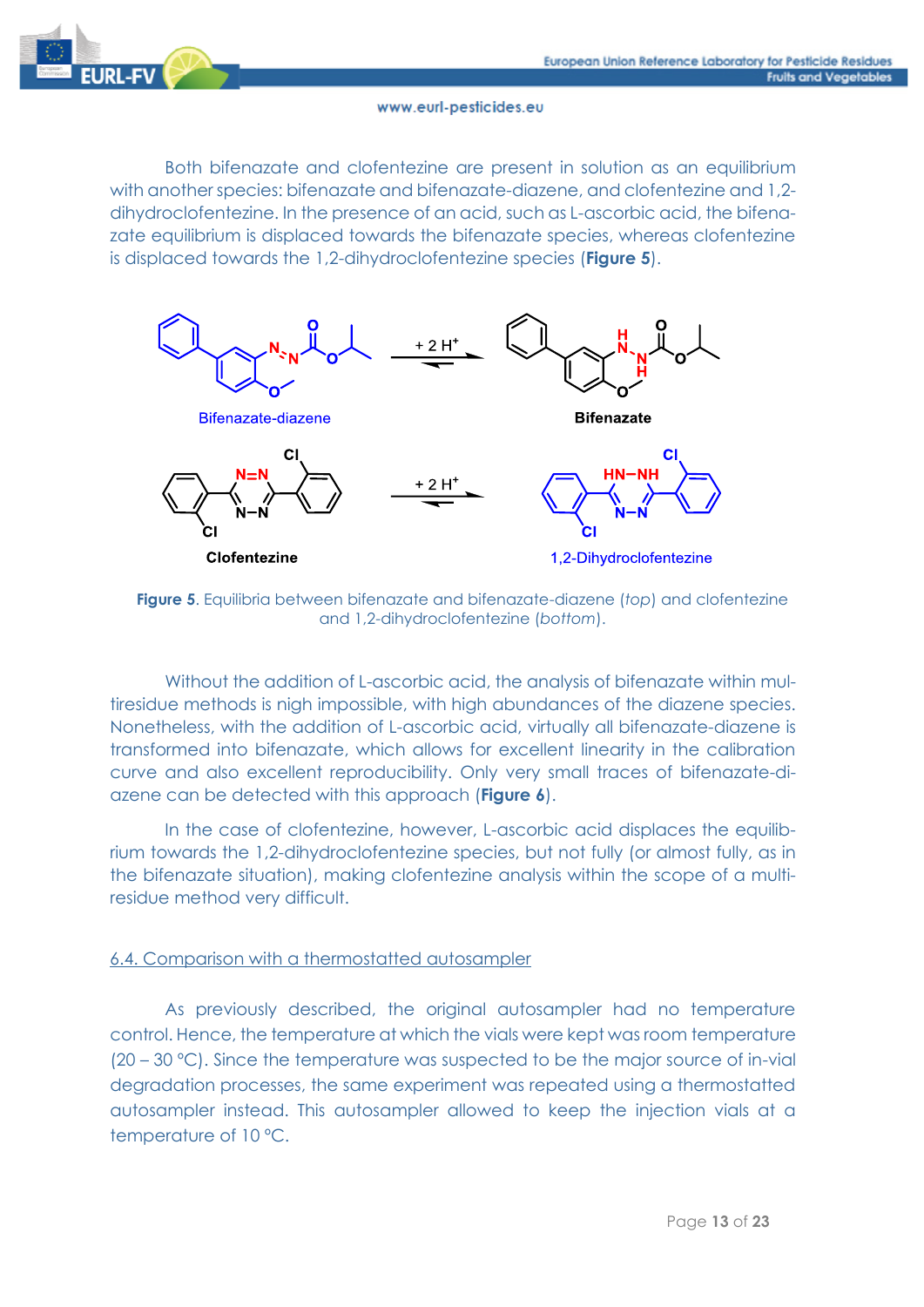



**Figure 6**. Evolution of bifenazate-diazene abundance over time at different L-ascorbic acid concentration levels. No bifenazate-diazene was added to the vials, i.e. all bifenazate-diazene is due to the bifenazate/bifenazate-diazene equilibrum

The results were in accordance with the hypothesis of uncontrolled temperatures as the main source of in-vial degradation. Out of all the compounds which showed in-vial degradation (**Figure 2**), only dazomet continued to exhibit a downtrend in the absence of L-ascorbic acid (**Figure 7**), whilst bendiocarb, cymoxanil, dithianon, DMA, DMPF, fenpicoxamid, formetanate, methiocarbsulfone, methiocarb-sulfoxide, phosmet and trichlorfon exhibited stability over the 1100 min evaluated (18.3 h) independent of the L-ascorbic acid concentration.

# **7. Conclusions**

Several compounds have been found to undergo degradation processes in injection vials with an acetonitrile:water (20:80, V/V) solvent at room temperature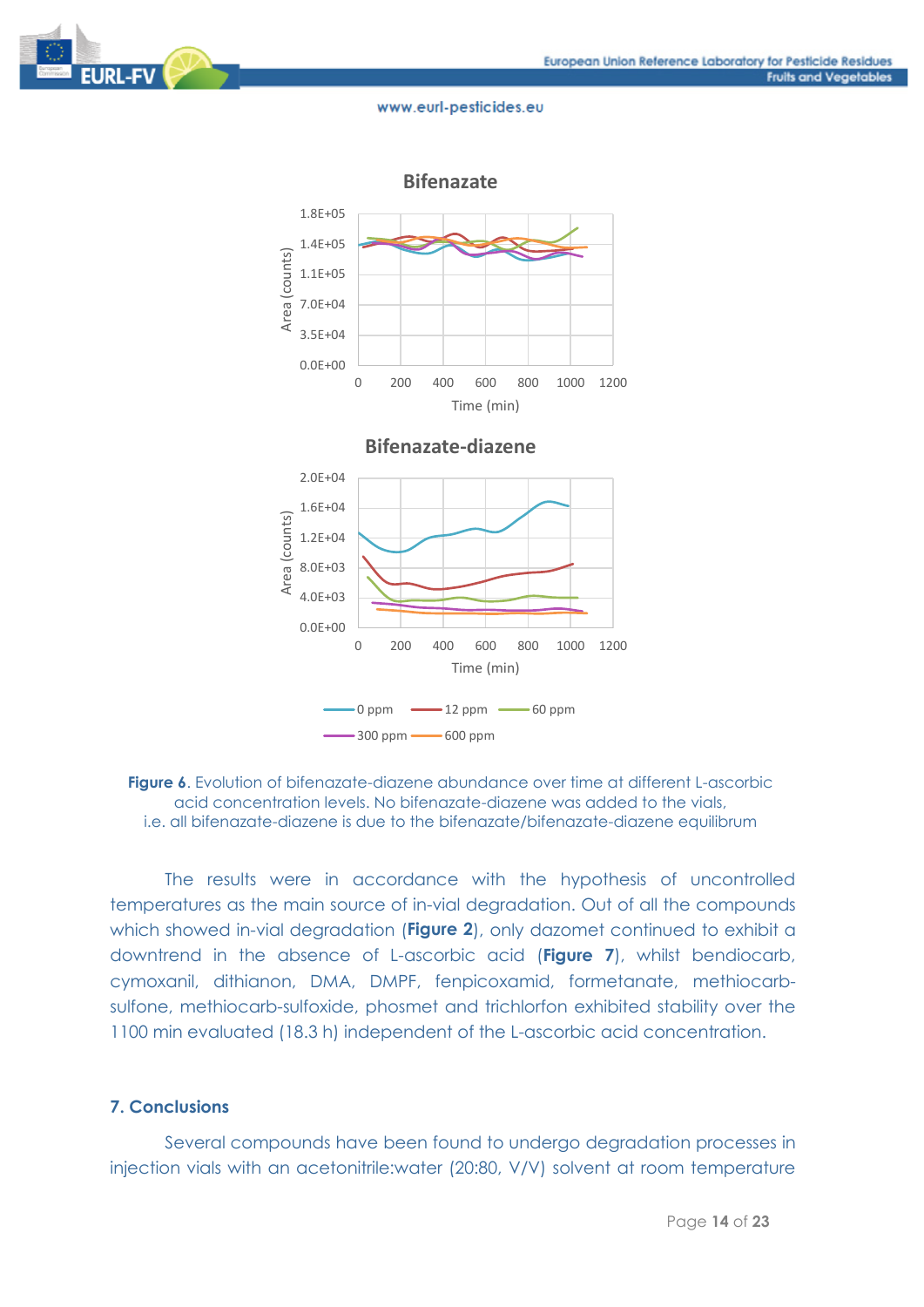



**Figure 7**. Instrumental response trend for dazomet pesticides positively affected by the presence of L-ascorbic acid (diminished or halted in-vial degradation).

(20-30 ºC). These compounds are bendiocarb, cymoxanil, dazomet, dithianon, DMA, DMPF, fenpicoxamid, formetanate, methiocarb-sulfone, methiocarb-sulfoxide, phosmet and trichlorfon. Concentrations of at least 300 ppm of L-ascorbic acid have been shown to decrease or halt in-vial degradation processes, in some cases allowing for accurate quantitation, whilst in other cases allowing, at least, detection.

Other compounds, butoxycarboxm, carbendazim, cyromazine, demeton-*S*methylsulfoxide (oxydemeton-methyl), flonicamid, methomyl, omethoate, oxamyl and pirimicarb-desmethyl, presented decreased instrumental response with the addition of L-ascorbic acid, with the lowest instrumental response achieved at 600 ppm of the antioxidant. The most probable cause is competing ionisation at the ion source, giving rise to ion suppression for the affected analytes.

Additionally, three sulphonylureas, stable when no L-ascorbic acid is present in the injection vial, presented in-vial degradation, which was faster the higher the L-ascorbic acid concentration was. Sulphonylureas have been described in the literature to react in acidic medium to yield the corresponding sulphonamides and amides, with the loss of the carbonyl group.

Furthermore, there are two specific situations regarding bifenazate and clofentezine. Bifenazate exists in an equilibrium with bifenazate-diazene, whereas clofentezine exists in an equilibrium with 1,2-dihydroclofentezine. At low pH values, as is the case with the addition of L-ascorbic acid, the bifenazate/bifenazate-diazene equilibrium is displaced towards bifenazate, and quantitative analysis is easily achievable. However, in the case of clofentezine/1,2-dihydrocofentezine, at low pH values, the equilibrium is displaced towards the 1,2-dihydroclofentezine species, making quantitation -and potentially detection- extremely difficult.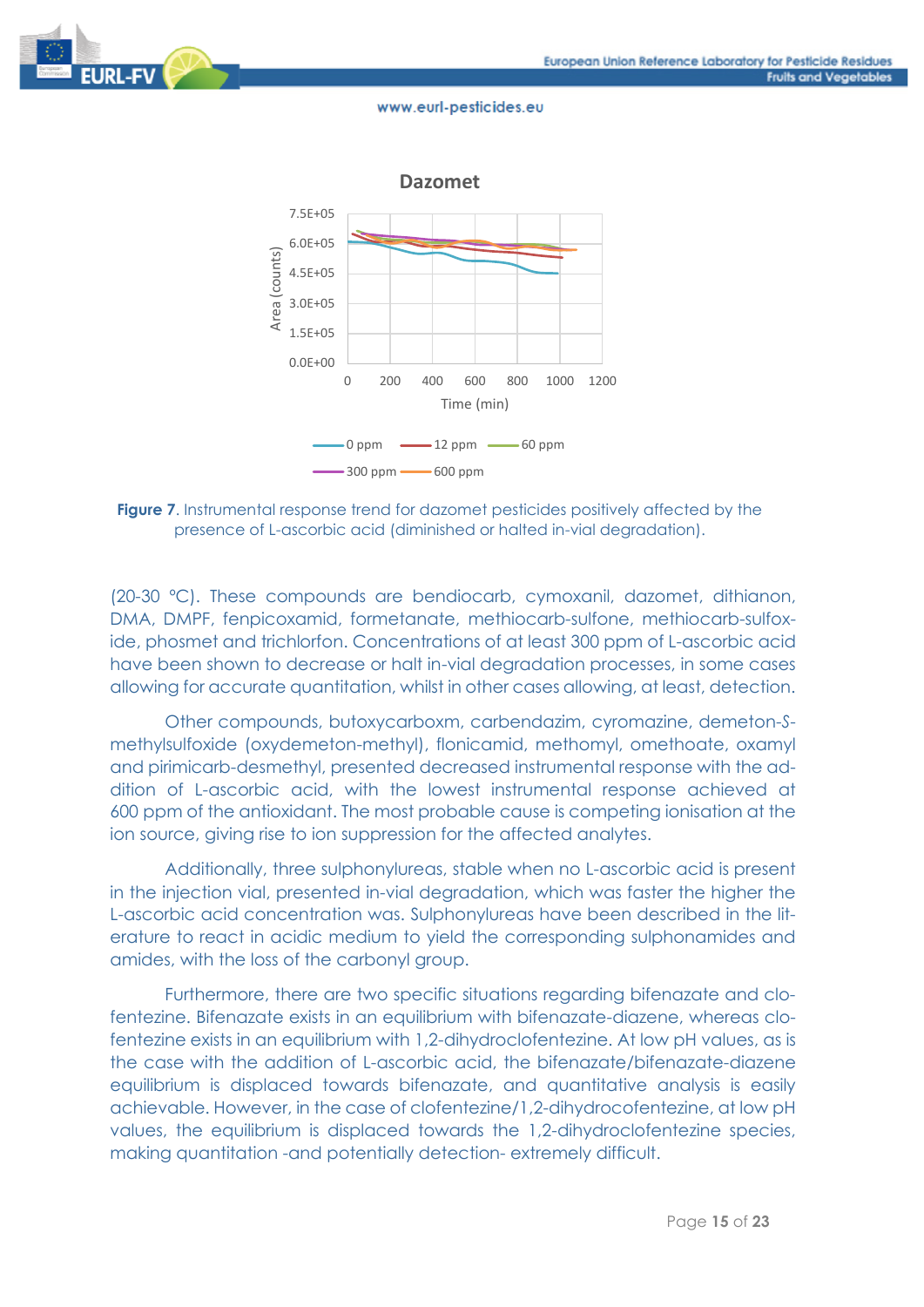

Finally, all experiments were replicated using a thermostatted autosampler, which kept the injection vials at a constant 10 °C temperature. Under these conditions, all the aforementioned issues were solved, except for the degradation of dazomet, which continued to take place, albeit at a slower rate. Even in thermostatted autosamplers, if accurate quantitation of bifenazate is desired, the addition of Lascorbic acid is a requirement. On the other hand, even in thermostatted autosamplers, if L-ascorbic acid is added, clofentezine accurate quantitation and detection becomes difficult.

In summary, the use of thermostatted autosamplers is strongly recommended. In the case this is not an option, then, the addition of at least 300 ppm of L-ascorbic acid to the injection vials is suggested. However, in this situation, the effect of L-ascorbic acid on, at least, sulphonylureas and clofentezine, should be kept in mind.

# **8. References**

- EU Pesticides Database | Food Safety. [https://ec.europa.eu/food/plant/pesti](https://ec.europa.eu/food/plant/pesticides/eu-pesticides-db_en)[cides/eu-pesticides-db\\_en](https://ec.europa.eu/food/plant/pesticides/eu-pesticides-db_en) (accessed February the 19th, 2021).
- European Food Safety Authority. Conclusion on pesticide peer review. Peer review of the pesticide risk assessment of the active substance clofentezine. *EFSA Scientific Report* **2009**, *269*, 1-113.
- Saha, S.; Kulshrestha, G. Degradation of Sulfosulfuron, a Sulfonylurea Herbicide, As Influenced by Abiotic Factors. *J. Agric. Food Chem.* **2002**, *50*, 4572-4575.

Turner, J. A. The pesticide manual, 18th ed.; BCPC; 2018.

# **Authors**

Díaz-Galiano, Francisco José

Murcia-Morales, María

Fernández-Alba, Amadeo R.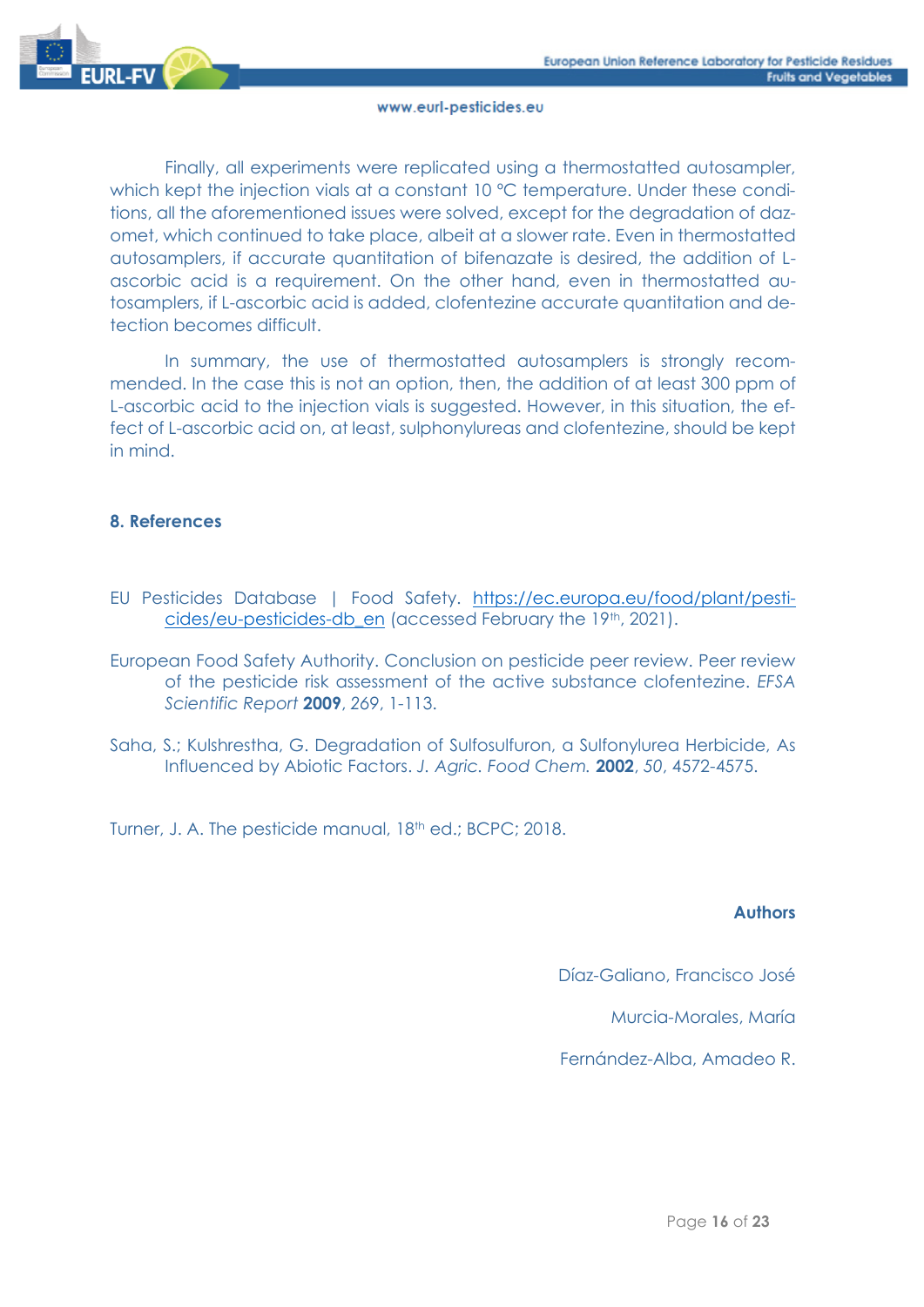

# **APPENDIX: MASS TRANSITIONS**

Table A1. Detection and chromatographic parameters for the LC-MS/MS instrument.

| <b>Name</b>           | t <sub>R</sub><br>(min) | Cone<br>voltage<br>(V) | <b>Precursor</b><br>ion 1<br>(m/z) | <b>Product</b><br>ion 1<br>(m/z) | <b>CE</b><br>1<br>(eV) | <b>Precursor</b><br>ion 2<br>(m/z) | <b>Product</b><br>ion 2<br>(m/z) | <b>CE</b><br>$\mathbf{2}$<br>(eV) | <b>Polarity</b> |
|-----------------------|-------------------------|------------------------|------------------------------------|----------------------------------|------------------------|------------------------------------|----------------------------------|-----------------------------------|-----------------|
| $2,4-D$               | 9.59                    | 380                    | 220.96                             | 162.95                           | 15                     | 218.96                             | 160.96                           | 15                                | <b>Negative</b> |
| 8-Quinolinol          | 3.09                    | 380                    | 146.10                             | 128.00                           | 25                     | 146.10                             | 100.90                           | 33                                | <b>Positive</b> |
| Acephate              | 2.82                    | 380                    | 184.00                             | 143.00                           | 5                      | 184.00                             | 125.00                           | 15                                | <b>Positive</b> |
| Acetamiprid           | 6.04                    | 380                    | 223.00                             | 126.00                           | 20                     | 223.00                             | 56.00                            | 15                                | <b>Positive</b> |
| Alachlor              | 11.87                   | 380                    | 270.10                             | 238.10                           | 10                     | 270.10                             | 162.00                           | 20                                | <b>Positive</b> |
| Albendazole           | 10.10                   | 380                    | 266.20                             | 234.10                           | 15                     | 266.20                             | 191.00                           | 20                                | Positive        |
| <b>Aldicarb</b>       | 7.53                    | 380                    | 213.00                             | 116.00                           | 10                     | 213.00                             | 89.00                            | 15                                | <b>Positive</b> |
| Ametoctradin          | 12.99                   | 380                    | 276.20                             | 176.10                           | 35                     | 276.20                             | 149.00                           | 35                                | <b>Positive</b> |
| Anilofos              | 12.52                   | 380                    | 368.10                             | 198.70                           | 10                     | 368.10                             | 170.90                           | 20                                | <b>Positive</b> |
| <b>Atrazine</b>       | 9.77                    | 380                    | 216.20                             | 173.80                           | 15                     | 216.20                             | 131.90                           | 20                                | <b>Positive</b> |
| Avermectin B1a        | 14.69                   | 380                    | 890.30                             | 567.10                           | 10                     | 890.30                             | 305.10                           | 15                                | <b>Positive</b> |
| Azinphos-ethyl        | 11.63                   | 380                    | 368.00                             | 160.10                           | 10                     | 368.00                             | 131.90                           | 15                                | <b>Positive</b> |
| Azinphos-methyl       | 10.36                   | 380                    | 318.00                             | 261.00                           | $\overline{0}$         | 318.00                             | 132.10                           | 8                                 | <b>Positive</b> |
| Azoxystrobin          | 10.75                   | 380                    | 404.00                             | 372.00                           | 10                     | 404.00                             | 344.00                           | 20                                | Positive        |
| <b>BAC10</b>          | 11.45                   | 380                    | 276.20                             | 184.30                           | 20                     | 276.20                             | 90.80                            | 25                                | <b>Positive</b> |
| BAC <sub>8</sub>      | 9.79                    | 380                    | 248.30                             | 156.20                           | 15                     | 248.30                             | 91.20                            | 35                                | <b>Positive</b> |
| <b>Benalaxyl</b>      | 12.58                   | 380                    | 326.20                             | 208.00                           | 15                     | 326.20                             | 148.00                           | 15                                | <b>Positive</b> |
| <b>Bendiocarb</b>     | 8.72                    | 380                    | 224.10                             | 166.70                           | 5                      | 224.10                             | 109.10                           | 20                                | <b>Positive</b> |
| Benzovindiflupyr      | 12.48                   | 380                    | 398.00                             | 377.90                           | 10                     | 398.00                             | 342.00                           | 15                                | <b>Positive</b> |
| <b>Bifenazate</b>     | 11.57                   | 380                    | 301.10                             | 198.20                           | 10                     | 301.10                             | 169.90                           | 20                                | <b>Positive</b> |
| Bifenazate-diazene    | 12.87                   | 380                    | 299.20                             | 213.20                           | 5                      | 299.20                             | 183.90                           | 26                                | <b>Positive</b> |
| <b>Bifenthrin</b>     | 15.24                   | 380                    | 440.10                             | 198.20                           | 5                      | 440.10                             | 181.00                           | 20                                | <b>Positive</b> |
| <b>Bitertanol</b>     | 12.71                   | 380                    | 338.20                             | 269.20                           | 5                      | 338.20                             | 99.10                            | 10                                | <b>Positive</b> |
| <b>Boscalid</b>       | 11.06                   | 380                    | 343.00                             | 307.10                           | 16                     | 343.00                             | 272.10                           | 32                                | <b>Positive</b> |
| <b>Bromacil</b>       | 8.61                    | 380                    | 261.00                             | 204.80                           | 25                     | 261.00                             | 81.10                            | 25                                | <b>Negative</b> |
| <b>Bromuconazole</b>  | 11.83                   | 380                    | 378.00                             | 159.00                           | 20                     | 378.00                             | 70.00                            | 20                                | Positive        |
| <b>Bupirimate</b>     | 11.74                   | 380                    | 317.00                             | 272.00                           | 20                     | 317.00                             | 166.00                           | 20                                | <b>Positive</b> |
| <b>Buprofezin</b>     | 13.65                   | 380                    | 306.00                             | 201.00                           | 10                     | 306.00                             | 116.00                           | 15                                | <b>Positive</b> |
| <b>Butoxycarboxim</b> | 3.60                    | 380                    | 240.10                             | 222.70                           | $\overline{5}$         | 240.10                             | 165.90                           | $\overline{5}$                    | Positive        |
| Carbaryl              | 9.03                    | 380                    | 202.00                             | 145.00                           | 10                     | 202.00                             | 127.00                           | 20                                | Positive        |
| Carbendazim           | 4.17                    | 380                    | 192.00                             | 160.00                           | 15                     | 192.00                             | 132.00                           | 20                                | Positive        |
| $Carbendazim-D3$      | 4.16                    | 380                    | 195.10                             | 159.80                           | 20                     | 195.10                             | 131.90                           | 20                                | Positive        |
| Carbofuran            | 8.72                    | 380                    | 222.00                             | 165.00                           | 10                     | 222.00                             | 123.00                           | 15                                | Positive        |
| Chlorantraniliprole   | 10.42                   | 380                    | 483.90                             | 452.90                           | 16                     | 483.90                             | 285.90                           | 8                                 | Positive        |
| Chlorbromuron         | 11.00                   | 380                    | 292.90                             | 203.90                           | 20                     | 292.90                             | 181.90                           | 15                                | Positive        |
| Chlorbufam            | 10.93                   | 380                    | 223.90                             | 172.00                           | $\overline{5}$         | 223.90                             | 125.80                           | 25                                | Positive        |
| Chlorfenvinphos       | 12.78                   | 380                    | 358.90                             | 155.00                           | $\,8\,$                | 358.90                             | 99.20                            | 28                                | Positive        |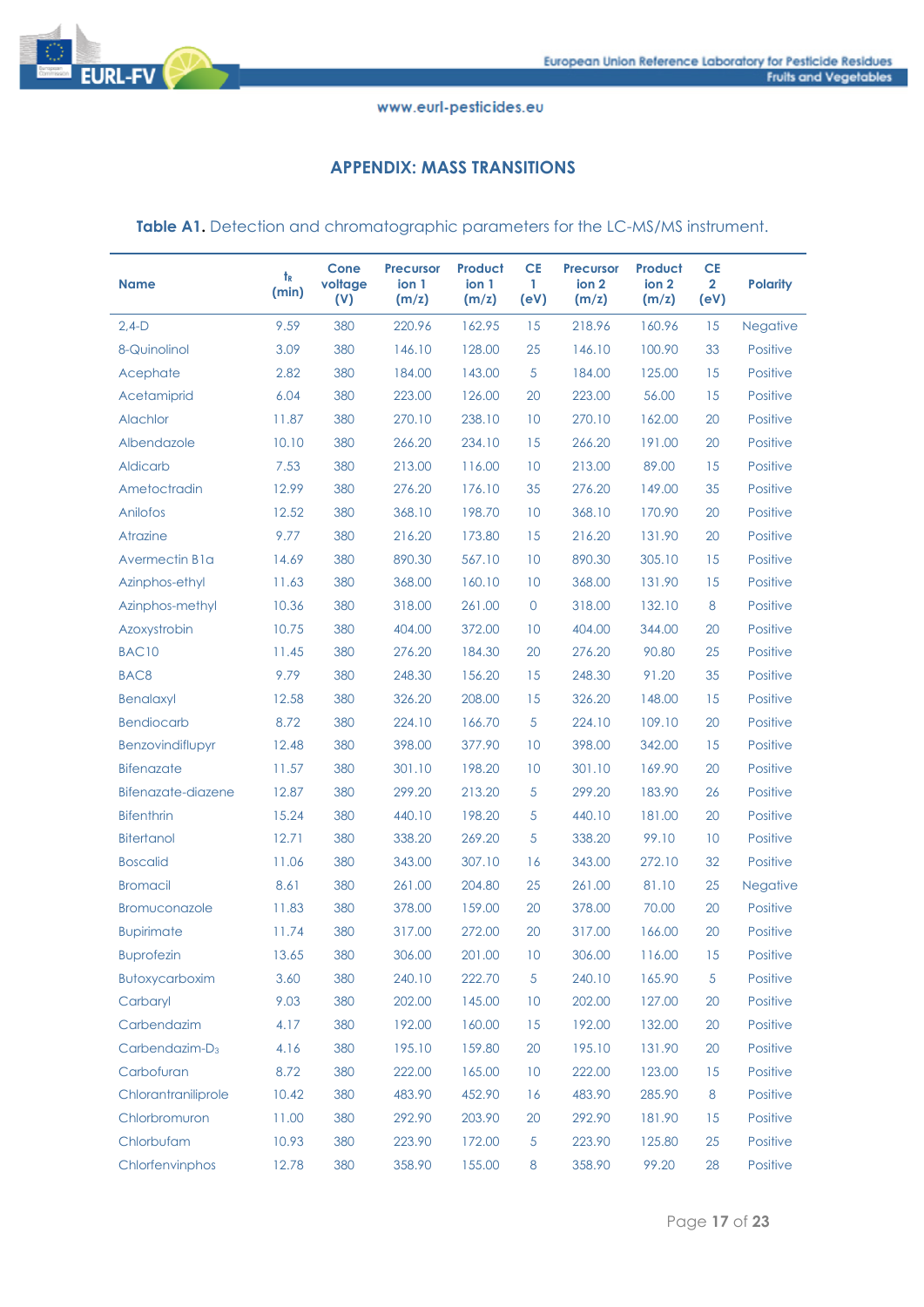

| 380<br>158.10                                                                                           |          |                             |
|---------------------------------------------------------------------------------------------------------|----------|-----------------------------|
| Chlorfluazuron<br>14.31<br>540.00<br>382.90<br>20<br>540.00<br>5.98<br>380<br>222.10<br>222.10<br>92.00 | 15<br>20 | <b>Positive</b><br>Positive |
| Chloridazon<br>104.10<br>20<br>380<br>213.10<br>140.00<br>213.10                                        | 20       | Positive                    |
| 9.51<br>Chlorotoluron<br>20<br>72.00<br>380<br>291.20                                                   |          | <b>Positive</b>             |
| 11.48<br>291.20<br>217.80<br>20<br>71.90<br>Chloroxuron<br>96.00                                        | 20       |                             |
| 8.58<br>380<br>123.90<br>214.00<br>Chlorpropham<br>214.00<br>15                                         | 25       | Positive                    |
| 380<br>349.93<br>198.00<br>13.79<br>352.00<br>200.00<br>20<br>Chlorpyrifos                              | 20       | Positive                    |
| 380<br>289.90<br>321.90<br>125.00<br>Chlorpyrifos-methyl<br>12.86<br>321.90<br>14                       | 16       | Positive                    |
| 380<br>339.10<br>5<br>174.90<br>Chromafenozide<br>11.87<br>395.20<br>395.20                             | 10       | Positive                    |
| 380<br>149.00<br>5<br>Cinerin I<br>14.30<br>317.00<br>317.00<br>107.10                                  | 10       | Positive                    |
| 380<br>Clofentezine<br>12.48<br>303.00<br>138.00<br>12<br>303.00<br>102.00                              | 40       | Positive                    |
| 1,2-Dihydroclofen-<br>8.95<br>380<br>303.00<br>138.00<br>12<br>303.00<br>102.00<br>tezine               | 40       | <b>Positive</b>             |
| 10.54<br>380<br>240.10<br>10<br>240.10<br>124.90<br>127.80<br>Clomazone                                 | 20       | Positive                    |
| 3.15<br>380<br>192.00<br>192.00<br>146.00<br>20<br>110.00<br>Clopyralid                                 | 40       | Positive                    |
| 380<br>12.37<br>363.00<br>307.00<br>20<br>363.00<br>227.00<br>Coumaphos                                 | 28       | Positive                    |
| 380<br>325.00<br>325.00<br>108.10<br>Cyazofamid<br>11.92<br>261.20<br>10                                | 15       | Positive                    |
| 380<br>Cyflufenamid<br>12.89<br>413.00<br>294.90<br>15<br>413.00<br>240.80                              | 15       | Positive                    |
| 380<br>465.30<br>248.80<br>465.30<br>Cyflumetofen<br>13.35<br>10<br>173.10                              | 25       | Positive                    |
| 380<br>13.12<br>375.10<br>256.00<br>15<br>375.10<br>120.10<br>Cyhalofop-butyl                           | 15       | Positive                    |
| 380<br>199.10<br>128.00<br>199.10<br>110.90<br>Cymoxanil<br>6.44<br>4                                   | 12       | Positive                    |
| 380<br>11.52<br>292.10<br>125.00<br>32<br>292.10<br>70.00<br>Cyproconazole                              | 16       | Positive                    |
| 380<br>92.90<br>40<br>226.20<br>76.90<br>11.67<br>226.20<br>Cyprodinil                                  | 40       | Positive                    |
| 380<br>2.01<br>167.00<br>125.00<br>15<br>167.00<br>59.90<br>Cyromazine                                  | 20       | Positive                    |
| 3.79<br>380<br>163.00<br>119.90<br>163.00<br><b>Dazomet</b><br>10<br>90.00                              | 5        | Positive                    |
| <b>DEET</b><br>380<br>10.04<br>192.10<br>119.00<br>15<br>192.10<br>91.10                                | 20       | Positive                    |
| 380<br>280.80<br>520.90<br>Deltamethrin<br>14.51<br>522.90<br>10<br>278.70                              | 10       | Positive                    |
| 380<br>5<br>Demeton-S-methyl<br>230.90<br>89.10<br>230.90<br>61.10<br>8.76                              | 20       | Positive                    |
| Demeton-S-methyl-<br>380<br>4.40<br>263.02<br>169.00<br>12<br>263.02<br>109.00<br>sulfone               | 24       | Positive                    |
| Demeton-S-methyl-<br>380<br>169.00<br>8<br>4.13<br>247.00<br>247.00<br>109.00<br>sulfoxide              | 24       | <b>Positive</b>             |
| 380<br>9.06<br>202.10<br>146.10<br>15<br>202.10<br>110.10<br>Desethylterbuthylazine                     | 20       | <b>Positive</b>             |
| 12.60<br>380<br>169.00<br>15<br>305.00<br>Diazinon<br>305.00<br>153.00                                  | 20       | Positive                    |
| <b>Dichlorvos</b><br>8.56<br>380<br>220.80<br>108.80<br>15<br>220.80<br>78.90                           | 30       | Positive                    |
| 8.51<br>380<br>132.90<br>115.00<br>Dichlorvos-D <sub>6</sub><br>226.90<br>20<br>226.90                  | 20       | Positive                    |
| <b>Dicrotophos</b><br>5.15<br>380<br>238.09<br>112.10<br>$\boldsymbol{8}$<br>238.09<br>72.10            | 28       | Positive                    |
| Diethofencarb<br>10.70<br>380<br>268.00<br>5<br>268.00<br>180.00<br>226.00                              | 15       | Positive                    |
| 15<br>Difenoconazole<br>12.94<br>380<br>406.00<br>337.00<br>406.00<br>251.00                            | 20       | Positive                    |
| 9.94<br>380<br>287.20<br>123.10<br>72.10<br>Difenoxuron<br>15<br>287.20                                 | 15       | Positive                    |
| 158.00<br>Diflubenzuron<br>11.94<br>380<br>311.00<br>$\boldsymbol{8}$<br>311.00<br>141.00               | 32       | Positive                    |
| 230.00<br>199.00<br>5<br>171.00<br>Dimethoate<br>6.07<br>380<br>230.00                                  | 10       | Positive                    |
|                                                                                                         |          |                             |
| Dimethoate-D <sub>6</sub><br>6.00<br>380<br>236.00<br>205.00<br>$\overline{4}$<br>236.00<br>131.00      | 16       | Positive                    |
| Dimethomorph<br>11.00<br>380<br>388.00<br>301.00<br>20<br>388.00<br>165.00                              | 20       | Positive                    |
| Dimethylvinphos<br>11.56<br>380<br>331.00<br>204.80<br>10<br>331.00<br>127.00                           | 10       | Positive                    |
| Diniconazole<br>159.00<br>13.05<br>380<br>326.10<br>28<br>326.10<br>70.00                               | 28       | Positive                    |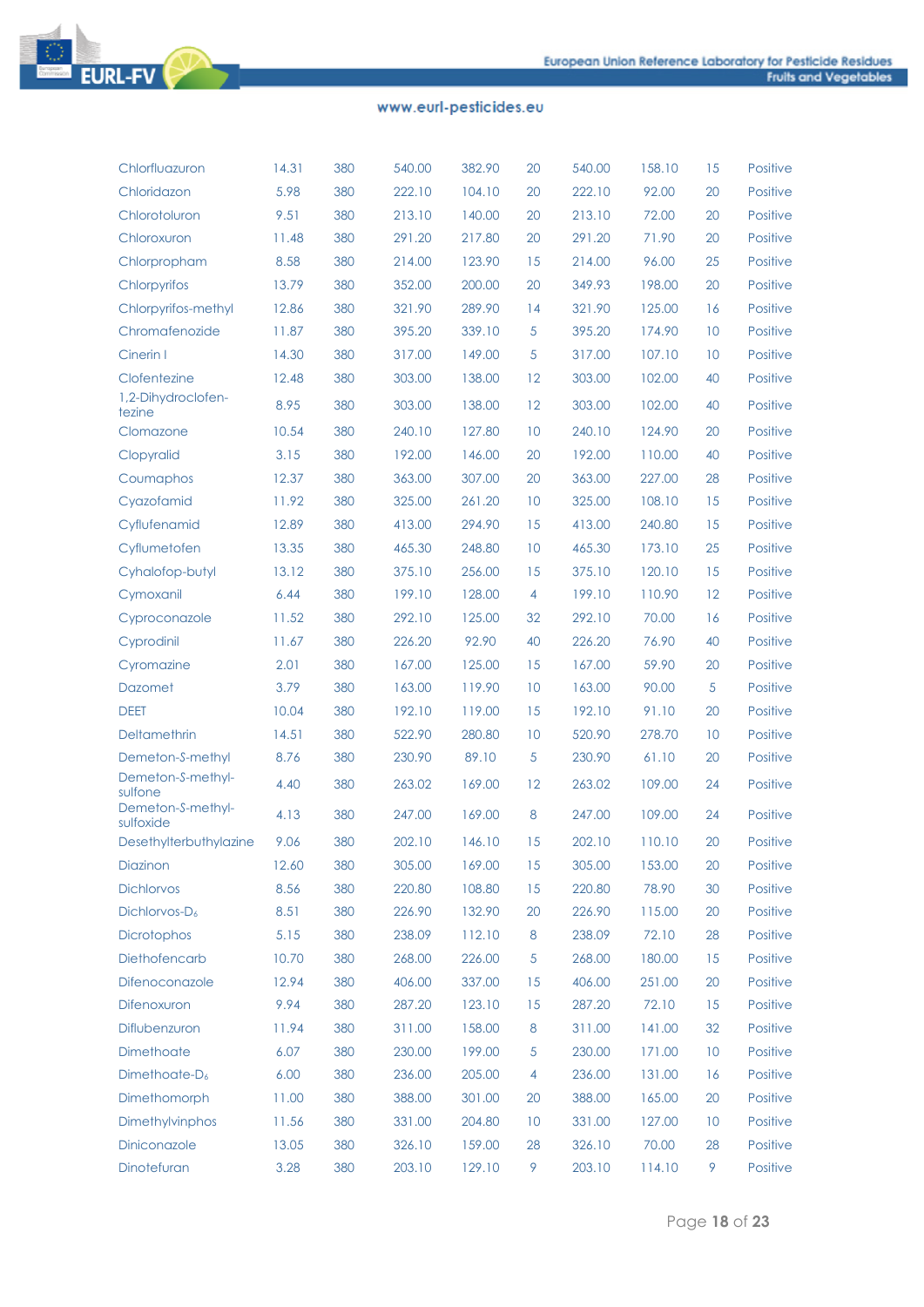

| <b>Dithianon</b>            | 10.91 | 380 | 295.90 | 264.00 | 20 | 295.90 | 163.60 | 30 | Negative        |
|-----------------------------|-------|-----|--------|--------|----|--------|--------|----|-----------------|
| <b>Diuron</b>               | 10.09 | 380 | 233.03 | 160.00 | 20 | 233.03 | 72.10  | 20 | <b>Positive</b> |
| <b>DMA</b>                  | 6.36  | 380 | 122.00 | 106.90 | 15 | 122.00 | 79.10  | 20 | Positive        |
| <b>DMF</b>                  | 7.94  | 380 | 150.00 | 132.00 | 15 | 150.00 | 107.00 | 20 | Positive        |
| <b>DMPF</b>                 | 4.73  | 380 | 163.00 | 131.90 | 15 | 163.00 | 122.00 | 15 | Positive        |
| Dodine                      | 12.62 | 380 | 228.20 | 60.10  | 20 | 228.20 | 57.20  | 20 | Positive        |
| Edifenphos                  | 12.40 | 380 | 311.10 | 282.80 | 10 | 311.10 | 110.90 | 20 | Positive        |
| Emamectin B1a ben-<br>zoate | 13.46 | 380 | 886.50 | 302.20 | 35 | 886.50 | 158.10 | 40 | Positive        |
| Epoxiconazole               | 11.80 | 380 | 330.10 | 121.00 | 16 | 330.10 | 101.20 | 52 | Positive        |
| Ethiofencarb                | 9.39  | 380 | 226.10 | 163.80 | 5  | 226.10 | 107.20 | 10 | Positive        |
| Ethion                      | 13.80 | 380 | 385.10 | 199.00 | 5  | 385.10 | 171.00 | 10 | Positive        |
| Ethiprole                   | 11.06 | 380 | 397.00 | 351.00 | 20 | 397.00 | 254.80 | 40 | <b>Positive</b> |
| Ethirimol                   | 7.35  | 380 | 210.16 | 140.10 | 20 | 210.16 | 43.10  | 52 | Positive        |
| Ethoprophos                 | 11.91 | 380 | 243.10 | 130.90 | 15 | 243.10 | 97.00  | 30 | Positive        |
| Etofenprox                  | 14.98 | 380 | 394.20 | 359.10 | 10 | 394.20 | 177.30 | 8  | Positive        |
| Etoxazole                   | 14.11 | 380 | 360.00 | 304.00 | 20 | 360.00 | 140.90 | 30 | <b>Positive</b> |
| Famoxadone                  | 12.54 | 380 | 392.00 | 331.00 | 10 | 392.00 | 238.00 | 20 | Positive        |
| Fenamidone                  | 11.06 | 380 | 312.00 | 92.20  | 28 | 312.00 | 65.10  | 56 | Positive        |
| Fenamiphos                  | 12.12 | 380 | 304.10 | 234.00 | 12 | 304.10 | 217.10 | 20 | Positive        |
| Fenamiphos-sulfone          | 9.03  | 380 | 336.10 | 266.00 | 16 | 336.10 | 188.00 | 24 | Positive        |
| Fenamiphos-sulfoxide        | 8.81  | 380 | 320.11 | 292.10 | 8  | 320.11 | 108.10 | 44 | Positive        |
| Fenarimol                   | 11.79 | 380 | 331.00 | 268.00 | 20 | 331.00 | 259.00 | 20 | Positive        |
| Fenazaquin                  | 14.42 | 380 | 307.30 | 161.30 | 15 | 307.30 | 147.20 | 15 | Positive        |
| Fenbendazole                | 11.20 | 380 | 300.10 | 268.00 | 20 | 300.10 | 158.90 | 35 | <b>Positive</b> |
| Fenbuconazole               | 11.97 | 380 | 337.10 | 125.10 | 40 | 337.10 | 70.00  | 33 | Positive        |
| Fenhexamid                  | 11.70 | 380 | 302.00 | 97.00  | 25 | 302.00 | 55.00  | 30 | Positive        |
| Fenitrothion                | 9.61  | 380 | 278.00 | 125.00 | 10 | 278.00 | 108.90 | 16 | Positive        |
| Fenobucarb                  | 10.88 | 380 | 208.20 | 151.90 | 5  | 208.20 | 95.10  | 20 | Positive        |
| Fenoxycarb                  | 12.07 | 380 | 302.20 | 116.20 | 5  | 302.20 | 88.20  | 20 | Positive        |
| Fenpicoxamid                | 13.35 | 380 | 615.30 | 515.00 | 13 | 615.30 | 238.90 | 25 | Positive        |
| Fenpropidin                 | 10.38 | 380 | 274.30 | 147.10 | 30 | 274.30 | 85.80  | 25 | Positive        |
| Fenpropimorph               | 10.66 | 380 | 304.30 | 147.10 | 30 | 304.30 | 130.00 | 25 | Positive        |
| Fenpyrazamine               | 11.55 | 380 | 332.20 | 272.10 | 10 | 332.20 | 230.20 | 20 | Positive        |
| Fenpyroximate               | 13.97 | 380 | 422.21 | 366.20 | 12 | 422.21 | 107.00 | 64 | Positive        |
| Fensulfothion               | 10.01 | 380 | 309.00 | 252.80 | 17 | 309.00 | 157.00 | 29 | Positive        |
| Fenthion                    | 12.33 | 380 | 279.00 | 247.10 | 8  | 279.00 | 169.10 | 12 | Positive        |
| Fenthion-sulfone            | 9.29  | 380 | 310.70 | 125.00 | 15 | 310.70 | 108.80 | 15 | Positive        |
| Fenthion-sulfoxide          | 8.99  | 380 | 295.02 | 280.00 | 16 | 295.02 | 109.00 | 32 | Positive        |
| Fenuron                     | 5.67  | 380 | 165.20 | 92.10  | 20 | 165.20 | 71.80  | 20 | Positive        |
| Fenvalerate                 | 14.59 | 380 | 437.10 | 419.80 | 5  | 437.10 | 167.00 | 15 | Positive        |
| Fipronil                    | 12.28 | 380 | 434.90 | 329.90 | 12 | 434.90 | 249.90 | 28 | Negative        |
| Flazasulfuron               | 10.46 | 380 | 408.00 | 227.00 | 20 | 408.00 | 182.10 | 20 | Positive        |
| Flonicamid                  | 4.38  | 380 | 230.10 | 202.60 | 10 | 230.10 | 173.90 | 10 | Positive        |
| Fluacrypyrim                | 13.12 | 380 | 427.10 | 205.00 | 10 | 427.10 | 145.10 | 15 | Positive        |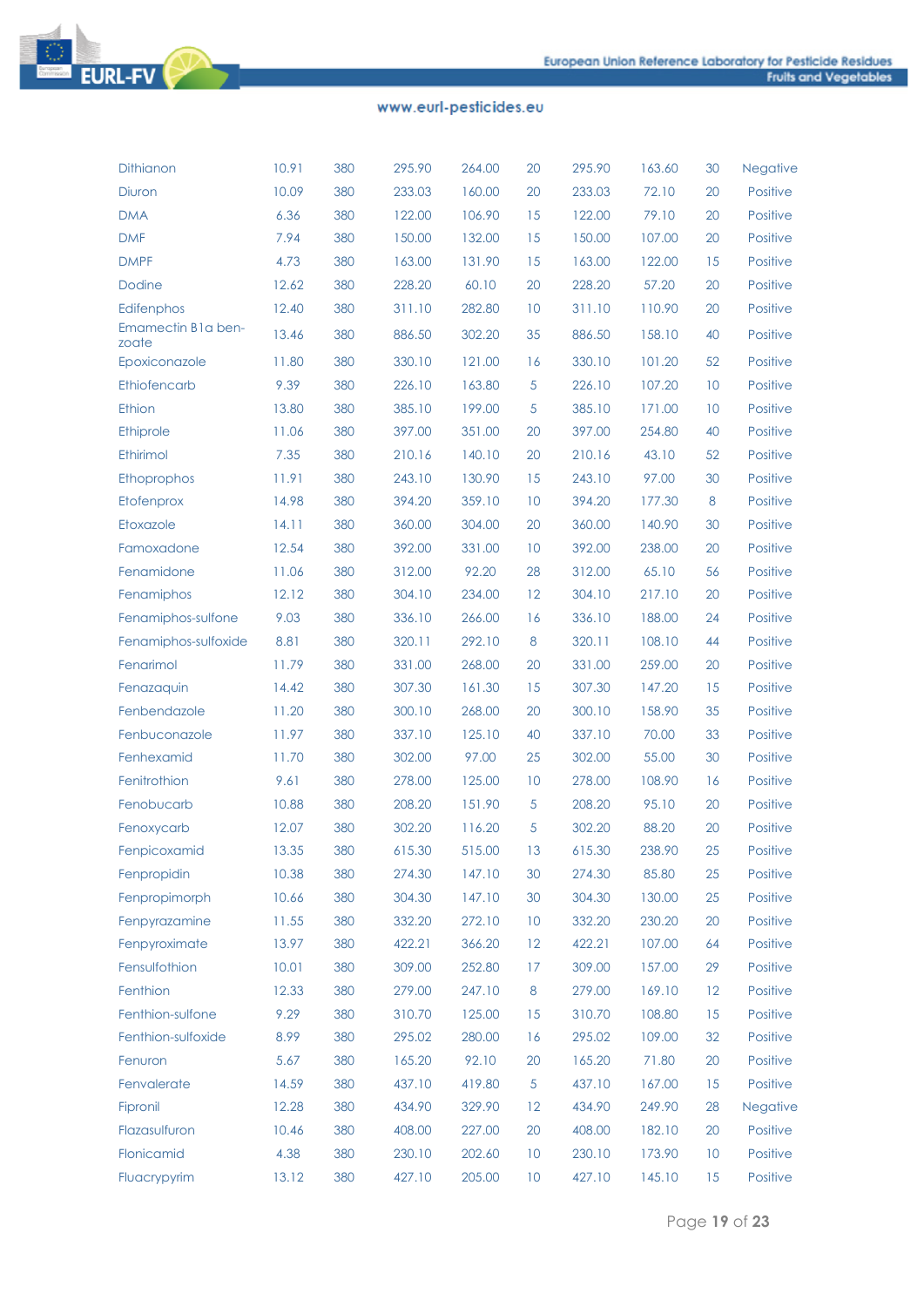

| Fluazifop                      | 10.97 | 380 | 328.20 | 282.20 | 15             | 328.20 | 254.20 | 20 | Positive        |
|--------------------------------|-------|-----|--------|--------|----------------|--------|--------|----|-----------------|
| Flubendiamide                  | 12.46 | 380 | 680.90 | 273.90 | 15             | 680.90 | 254.00 | 20 | Negative        |
| Flucythrinate                  | 14.08 | 380 | 469.10 | 412.10 | 10             | 469.10 | 198.90 | 20 | Positive        |
| Fludioxonil                    | 11.13 | 380 | 265.90 | 228.90 | 5              | 265.90 | 158.00 | 20 | Positive        |
| Flufenacet                     | 11.91 | 380 | 364.10 | 194.10 | 15             | 364.10 | 152.00 | 15 | Positive        |
| Flufenoxuron                   | 14.07 | 380 | 489.10 | 158.00 | 20             | 489.10 | 140.90 | 56 | Positive        |
| Fluometuron                    | 9.46  | 380 | 233.20 | 187.90 | 20             | 233.20 | 72.20  | 20 | Positive        |
| Fluopicolide                   | 11.33 | 380 | 382.90 | 172.90 | 20             | 382.90 | 144.80 | 20 | Positive        |
| Fluopyram                      | 11.77 | 380 | 397.10 | 208.00 | 20             | 397.10 | 173.10 | 20 | Positive        |
| Fluquinconazole                | 11.55 | 380 | 376.00 | 307.10 | 24             | 376.00 | 108.00 | 56 | Positive        |
| Flusilazole                    | 12.16 | 380 | 316.10 | 247.10 | 12             | 316.10 | 165.00 | 24 | Positive        |
| Flutriafol                     | 9.90  | 380 | 302.10 | 95.00  | 56             | 302.10 | 70.10  | 16 | Positive        |
| Fluxapyroxad                   | 11.30 | 380 | 381.90 | 362.00 | 10             | 381.90 | 342.00 | 15 | Positive        |
| Formetanate Hydro-<br>chloride | 2.89  | 380 | 222.13 | 165.10 | 8              | 222.13 | 65.10  | 52 | Positive        |
| Fosthiazate                    | 9.52  | 380 | 284.00 | 227.80 | 10             | 284.00 | 103.80 | 20 | Positive        |
| Haloxyfop                      | 12.22 | 380 | 362.10 | 316.20 | 12             | 362.10 | 288.10 | 24 | Positive        |
| Hexaconazole                   | 12.78 | 380 | 314.10 | 159.00 | 30             | 314.10 | 70.10  | 20 | Positive        |
| Hexaflumuron                   | 13.12 | 380 | 459.00 | 439.00 | 5              | 459.00 | 276.10 | 20 | <b>Negative</b> |
| Hexythiazox                    | 13.98 | 380 | 353.10 | 228.20 | 10             | 353.10 | 168.20 | 20 | Positive        |
| Imazalil                       | 9.51  | 380 | 297.00 | 255.00 | 15             | 297.00 | 159.00 | 20 | Positive        |
| Imidacloprid                   | 5.29  | 380 | 256.00 | 209.00 | 15             | 256.00 | 175.00 | 15 | Positive        |
| Indoxacarb                     | 13.13 | 380 | 528.10 | 218.00 | 20             | 528.10 | 203.00 | 45 | Positive        |
| loxynil                        | 10.10 | 380 | 369.80 | 214.80 | 30             | 369.80 | 126.80 | 30 | <b>Negative</b> |
| Iprovalicarb                   | 11.88 | 380 | 321.20 | 202.90 | $\overline{0}$ | 321.20 | 119.00 | 16 | Positive        |
| Isocarbophos                   | 10.14 | 380 | 290.10 | 121.00 | 28             | 290.10 | 65.20  | 60 | Positive        |
| Isofenfos-methyl               | 12.39 | 380 | 231.00 | 199.00 | 15             | 231.00 | 121.00 | 15 | Positive        |
| <b>Isoprocarb</b>              | 9.92  | 380 | 194.10 | 152.00 | 5              | 194.10 | 95.10  | 15 | Positive        |
| Isoprothiolane                 | 11.25 | 380 | 291.00 | 230.70 | 10             | 291.00 | 189.10 | 15 | Positive        |
| Isoproturon                    | 9.98  | 380 | 207.15 | 165.10 | 20             | 207.15 | 72.10  | 10 | Positive        |
| Isoxaflutole                   | 10.17 | 380 | 360.00 | 250.90 | 15             | 360.00 | 219.70 | 50 | Positive        |
| Kresoxim-methyl                | 12.26 | 380 | 314.10 | 267.00 | 0              | 314.10 | 222.10 | 10 | Positive        |
| Lenacil                        | 9.96  | 380 | 235.10 | 152.90 | 10             | 235.10 | 136.00 | 20 | Positive        |
| Linuron                        | 10.78 | 380 | 249.02 | 160.10 | 20             | 249.02 | 133.00 | 36 | Positive        |
| Lufenuron                      | 13.74 | 380 | 508.90 | 339.00 | 10             | 508.90 | 325.90 | 10 | Negative        |
| Malathion                      | 11.28 | 380 | 331.00 | 285.00 | 5              | 331.00 | 127.10 | 15 | Positive        |
| Malathion-D <sub>10</sub>      | 11.32 | 380 | 341.11 | 132.00 | 12             | 341.11 | 100.00 | 24 | Positive        |
| Mandipropamid                  | 11.15 | 380 | 412.13 | 356.10 | 4              | 412.13 | 328.10 | 8  | Positive        |
| Matrine                        | 2.47  | 380 | 249.20 | 247.10 | 29             | 249.20 | 150.10 | 37 | Positive        |
| Matrine-N-oxide                | 3.03  | 380 | 265.20 | 247.10 | 29             | 265.20 | 205.00 | 29 | Positive        |
| Mebendazole                    | 9.23  | 380 | 296.10 | 263.90 | 21             | 296.10 | 105.00 | 37 | Positive        |
| Mepanipyrim                    | 11.27 | 380 | 224.10 | 206.80 | 10             | 224.10 | 190.60 | 20 | Positive        |
| Meptyldinocap                  | 14.49 | 380 | 295.10 | 248.10 | 30             | 295.10 | 193.80 | 30 | Negative        |
| Metaflumizone                  | 13.38 | 380 | 505.00 | 328.00 | 10             | 505.00 | 302.00 | 10 | Negative        |
| Metalaxyl                      | 10.10 | 380 | 280.30 | 220.00 | $\sqrt{5}$     | 280.30 | 192.40 | 10 | Positive        |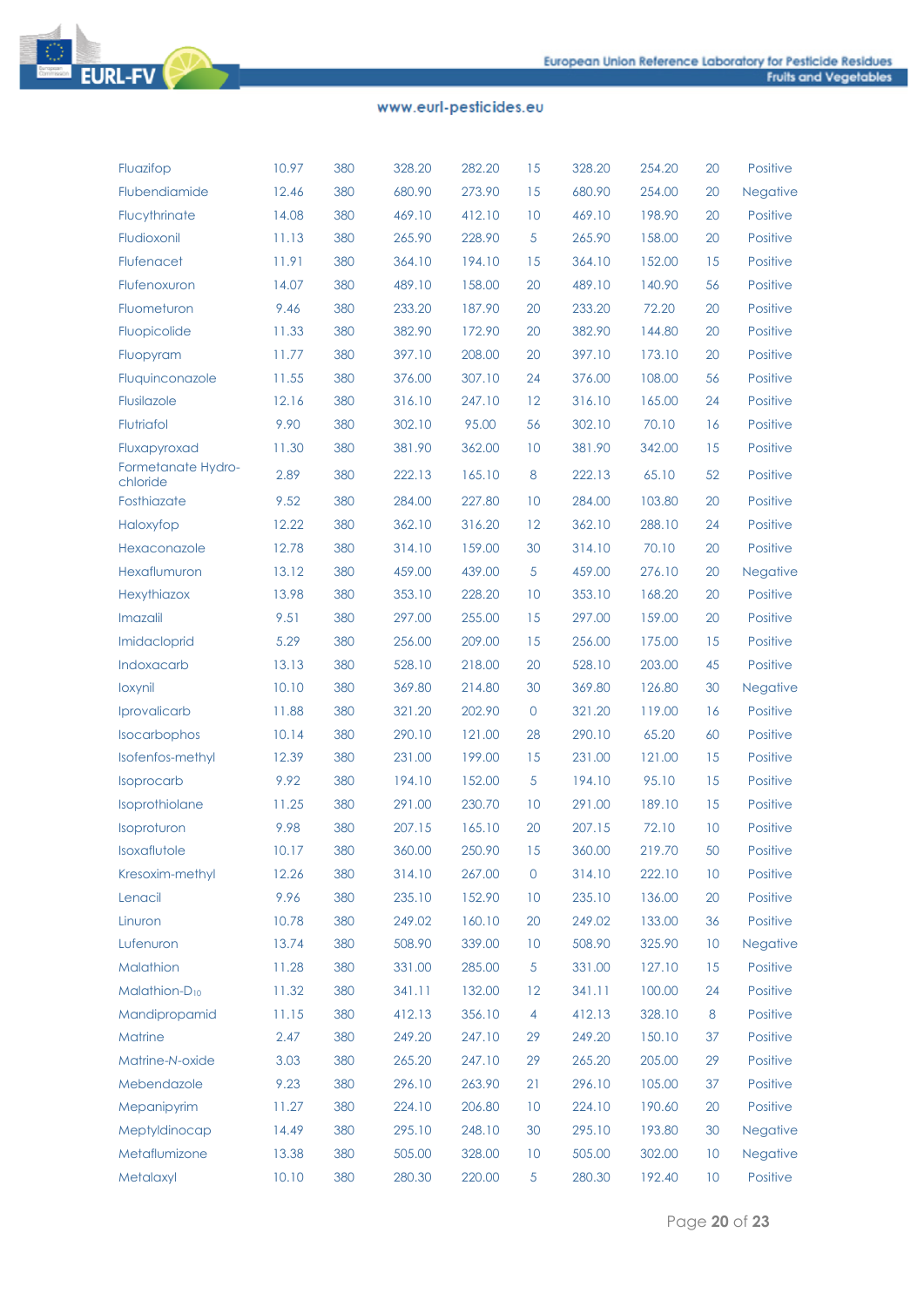

| Metamitron           | 5.66  | 380 | 203.20 | 174.90 | 15               | 203.20 | 104.10 | 15             | Positive |
|----------------------|-------|-----|--------|--------|------------------|--------|--------|----------------|----------|
| Metconazole          | 12.73 | 380 | 320.10 | 125.00 | 48               | 320.10 | 70.10  | 24             | Positive |
| Methamidophos        | 2.31  | 380 | 142.10 | 125.00 | 10               | 142.10 | 94.10  | 10             | Positive |
| Methidathion         | 10.29 | 380 | 302.90 | 145.00 | $\mathbf 0$      | 302.90 | 85.10  | 15             | Positive |
| Methiocarb           | 10.96 | 380 | 226.10 | 121.10 | 12               | 226.00 | 169.00 | 5              | Positive |
| Methiocarb-sulfone   | 6.35  | 380 | 275.00 | 201.10 | 5                | 275.00 | 122.00 | 15             | Positive |
| Methiocarb-sulfoxide | 5.79  | 380 | 242.00 | 185.00 | 10               | 242.00 | 170.00 | 20             | Positive |
| Methomyl             | 4.11  | 380 | 163.10 | 106.00 | 4                | 163.10 | 88.00  | $\overline{0}$ | Positive |
| Methoxyfenozide      | 11.57 | 380 | 369.30 | 149.00 | 15               | 369.30 | 133.00 | 20             | Positive |
| Metobromuron         | 9.58  | 380 | 259.00 | 170.00 | 15               | 259.00 | 148.00 | 10             | Positive |
| Metolachlor          | 12.01 | 380 | 284.20 | 252.10 | 15               | 284.20 | 175.90 | 20             | Positive |
| Metolcarb            | 7.96  | 380 | 166.00 | 109.10 | 5                | 166.00 | 91.00  | 20             | Positive |
| Metrafenone          | 12.83 | 380 | 409.10 | 226.90 | 16               | 409.10 | 209.10 | 8              | Positive |
| Monocrotophos        | 4.73  | 380 | 224.20 | 193.10 | 5                | 224.20 | 127.00 | 10             | Positive |
| Monolinuron          | 9.18  | 380 | 215.06 | 148.10 | $\boldsymbol{8}$ | 215.06 | 126.00 | 16             | Positive |
| Monuron              | 8.20  | 380 | 199.10 | 125.80 | 20               | 199.10 | 71.90  | 15             | Positive |
| Myclobutanil         | 11.52 | 380 | 289.20 | 125.10 | 20               | 289.20 | 70.20  | 15             | Positive |
| Neburon              | 12.29 | 380 | 275.10 | 113.90 | 10               | 275.07 | 88.10  | 12             | Positive |
| Nitenpyram           | 3.83  | 380 | 271.00 | 225.00 | 10               | 271.00 | 99.00  | 10             | Positive |
| Novaluron            | 13.29 | 380 | 490.80 | 470.70 | 5                | 490.80 | 305.10 | 15             | Negative |
| Omethoate            | 3.12  | 380 | 214.10 | 183.00 | 5                | 214.10 | 125.00 | 20             | Positive |
| Orthosulfamuron      | 10.03 | 380 | 425.00 | 226.90 | 15               | 425.00 | 199.10 | 15             | Positive |
| Oxadiargyl           | 12.74 | 380 | 341.05 | 222.90 | 13               | 341.05 | 150.90 | 33             | Positive |
| Oxadixyl             | 7.80  | 380 | 279.10 | 219.20 | 5                | 279.10 | 132.30 | 32             | Positive |
| Oxamyl               | 3.82  | 380 | 237.00 | 90.00  | 5                | 237.00 | 72.00  | 10             | Positive |
| Oxasulfuron          | 8.14  | 380 | 407.10 | 209.70 | 24               | 407.10 | 150.10 | 16             | Positive |
| Oxathiapipronil      | 11.22 | 380 | 540.20 | 522.00 | 29               | 540.20 | 500.00 | 29             | Positive |
| Oxfendazole          | 7.98  | 380 | 316.10 | 284.10 | 20               | 316.10 | 159.10 | 35             | Positive |
| Oxyfluorfen          | 13.52 | 380 | 362.00 | 252.00 | 25               | 362.00 | 237.10 | 30             | Positive |
| Paclobutrazol        | 11.32 | 380 | 294.10 | 125.20 | 36               | 294.10 | 70.10  | 16             | Positive |
| Penconazole          | 12.44 | 380 | 284.00 | 159.00 | 20               | 284.00 | 70.00  | 15             | Positive |
| Pencycuron           | 12.97 | 380 | 329.10 | 125.10 | 24               | 329.10 | 89.10  | 60             | Positive |
| Pendimethalin        | 13.89 | 380 | 282.10 | 212.10 | $\overline{4}$   | 282.10 | 194.10 | 16             | Positive |
| Penflufen            | 12.37 | 380 | 318.10 | 234.00 | 10               | 318.10 | 141.00 | 20             | Positive |
| Penthiopyrad         | 12.54 | 380 | 357.90 | 207.60 | 20               | 357.90 | 149.00 | 25             | Negative |
| Permethrin           | 14.84 | 380 | 408.00 | 355.20 | $\sqrt{5}$       | 408.00 | 182.90 | 15             | Positive |
| Phenthoate           | 12.29 | 380 | 321.00 | 247.10 | 4                | 321.00 | 79.10  | 44             | Positive |
| Phosalone            | 12.74 | 380 | 368.00 | 182.00 | 8                | 368.00 | 110.90 | 44             | Positive |
| Phosmet              | 10.46 | 380 | 317.99 | 160.00 | 8                | 317.99 | 133.00 | 36             | Positive |
| Phoxim               | 12.67 | 380 | 299.00 | 129.10 | 4                | 299.00 | 77.10  | 24             | Positive |
| Pirimicarb           | 7.62  | 380 | 239.20 | 182.10 | 15               | 239.20 | 72.20  | 20             | Positive |
| Pirimicarb-desmethyl | 5.26  | 380 | 225.10 | 168.10 | 8                | 225.10 | 72.10  | 20             | Positive |
| Pirimiphos-methyl    | 12.66 | 380 | 306.20 | 164.20 | 20               | 306.20 | 108.20 | 20             | Positive |
| Prochloraz           | 12.49 | 380 | 376.00 | 308.00 | 10               | 376.00 | 266.00 | 15             | Positive |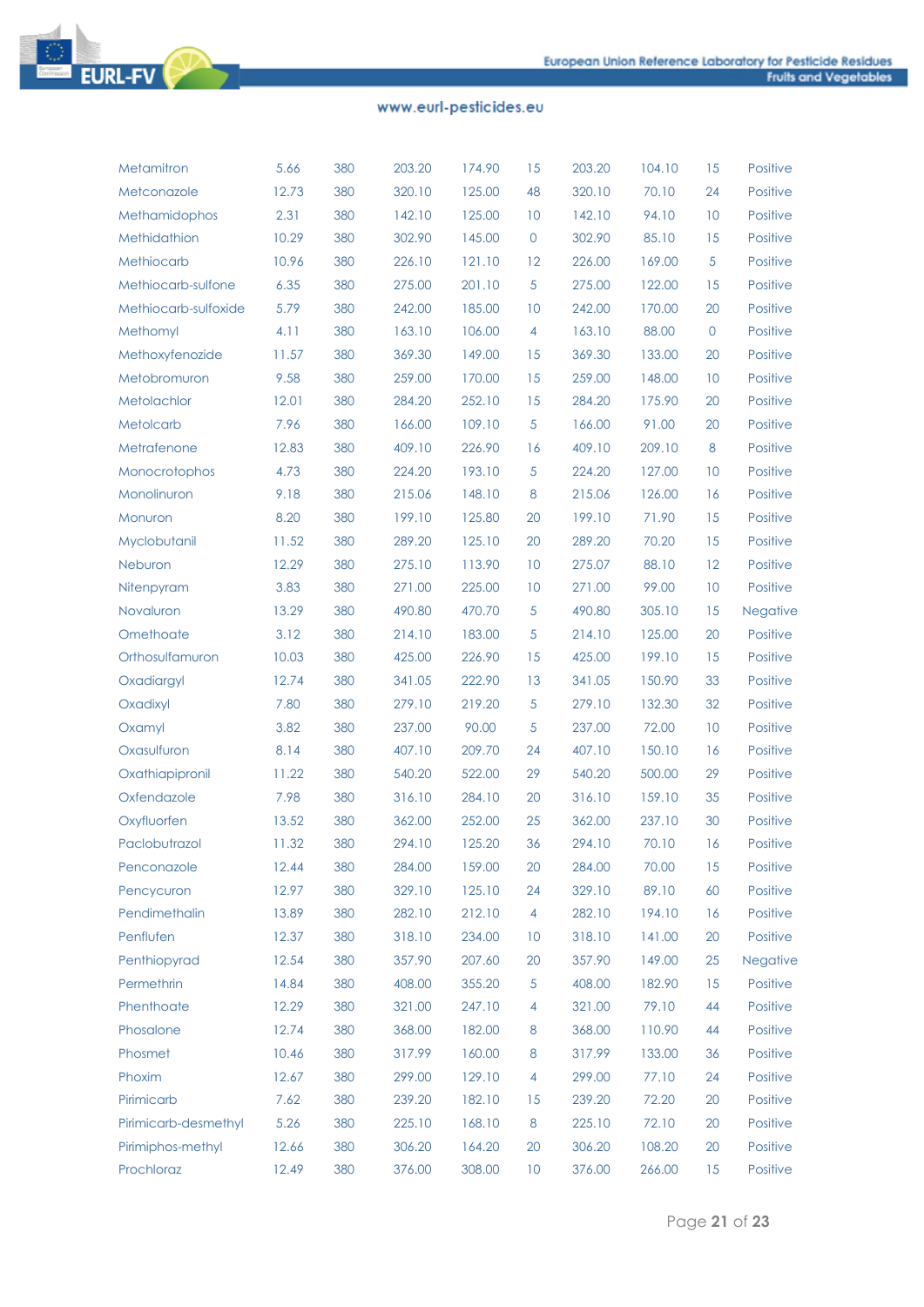

| Procymidone                 | 11.66 | 380 | 284.00 | 255.80 | 28       | 284.00 | 67.00  | 28 | Positive        |
|-----------------------------|-------|-----|--------|--------|----------|--------|--------|----|-----------------|
| Profenofos                  | 13.42 | 380 | 374.90 | 347.00 | 5        | 374.90 | 304.90 | 15 | <b>Positive</b> |
| Promecarb                   | 11.25 | 380 | 208.20 | 150.90 | 5        | 208.20 | 108.80 | 10 | Positive        |
| Prometryn                   | 11.03 | 380 | 242.20 | 201.00 | 20       | 242.20 | 157.80 | 20 | <b>Positive</b> |
| Propamocarb                 | 3.27  | 380 | 189.20 | 144.10 | 10       | 189.20 | 102.10 | 15 | Positive        |
| Propaquizafop               | 13.45 | 380 | 444.10 | 371.00 | 15       | 444.10 | 99.90  | 20 | <b>Positive</b> |
| Propargite                  | 14.13 | 380 | 368.10 | 231.20 | $\theta$ | 368.10 | 175.20 | 8  | Positive        |
| Propazine                   | 10.87 | 380 | 230.20 | 187.90 | 15       | 230.20 | 146.00 | 20 | <b>Positive</b> |
| Propiconazole               | 12.48 | 380 | 342.10 | 159.00 | 32       | 342.10 | 69.10  | 16 | Positive        |
| Propoxur                    | 8.60  | 380 | 210.11 | 168.10 | 5        | 210.11 | 111.10 | 10 | <b>Positive</b> |
| Propyzamide                 | 11.31 | 380 | 256.00 | 190.00 | 10       | 256.00 | 173.00 | 20 | Positive        |
| Proquinazid                 | 14.15 | 380 | 373.00 | 331.00 | 20       | 373.00 | 289.10 | 20 | <b>Positive</b> |
| Prosulfocarb                | 13.32 | 380 | 252.10 | 128.00 | 10       | 252.10 | 90.90  | 20 | Positive        |
| Prothioconazole             | 12.60 | 380 | 341.90 | 306.10 | 15       | 341.90 | 99.80  | 20 | Negative        |
| Prothioconazole-<br>desthio | 11.92 | 380 | 312.10 | 125.00 | 40       | 312.10 | 70.00  | 20 | Positive        |
| <b>Prothiofos</b>           | 14.60 | 380 | 345.00 | 241.00 | 20       | 345.00 | 161.00 | 40 | <b>Positive</b> |
| Pymetrozine                 | 2.81  | 380 | 218.11 | 105.00 | 20       | 218.11 | 51.00  | 60 | Positive        |
| Pyraclostrobin              | 12.54 | 380 | 388.11 | 193.80 | 8        | 388.11 | 163.10 | 20 | <b>Positive</b> |
| Pyridaben                   | 14.54 | 380 | 365.20 | 309.20 | 10       | 365.20 | 147.30 | 20 | Positive        |
| Pyridalyl                   | 15.32 | 380 | 490.00 | 203.90 | 20       | 490.00 | 108.80 | 20 | <b>Positive</b> |
| Pyridaphenthion             | 11.50 | 380 | 341.10 | 205.00 | 20       | 341.10 | 189.00 | 15 | Positive        |
| Pyridate                    | 14.78 | 380 | 379.10 | 351.10 | 5        | 379.10 | 206.80 | 10 | <b>Positive</b> |
| Pyrimethanil                | 10.07 | 380 | 200.00 | 183.00 | 20       | 200.00 | 107.00 | 20 | Positive        |
| Pyriofenone                 | 12.86 | 380 | 366.10 | 209.00 | 20       | 366.10 | 183.90 | 20 | <b>Positive</b> |
| Pyriproxyfen                | 13.63 | 380 | 322.00 | 185.00 | 20       | 322.00 | 96.00  | 10 | Positive        |
| Quinalphos                  | 12.12 | 380 | 299.10 | 270.80 | 10       | 299.10 | 242.80 | 10 | <b>Positive</b> |
| Quinoclamine                | 7.70  | 380 | 208.00 | 105.10 | 25       | 208.00 | 77.00  | 40 | Positive        |
| Quinoxyfen                  | 13.71 | 380 | 308.10 | 271.90 | 25       | 308.10 | 196.90 | 35 | <b>Positive</b> |
| Quizalofop                  | 11.83 | 380 | 345.00 | 299.00 | 20       | 345.00 | 254.90 | 35 | Positive        |
| Quizalofop-ethyl            | 13.25 | 380 | 373.09 | 271.20 | 24       | 373.09 | 255.10 | 36 | Positive        |
| Rotenone                    | 11.89 | 380 | 395.00 | 213.10 | 20       | 395.00 | 192.10 | 20 | Positive        |
| Simazine                    | 8.45  | 380 | 202.20 | 131.80 | 15       | 202.20 | 124.00 | 15 | <b>Positive</b> |
| Spinetoram J                | 13.08 | 380 | 748.30 | 203.00 | 30       | 748.30 | 142.00 | 25 | Positive        |
| Spinetoram L                | 13.39 | 380 | 760.40 | 203.00 | 35       | 760.40 | 142.10 | 35 | Positive        |
| Spinosyn A                  | 12.59 | 380 | 732.50 | 142.10 | 30       | 732.50 | 98.10  | 40 | Positive        |
| Spinosyn D                  | 12.95 | 380 | 746.50 | 142.00 | 25       | 746.50 | 98.00  | 40 | Positive        |
| Spirodiclofen               | 14.43 | 380 | 411.10 | 313.00 | 5        | 411.10 | 71.20  | 15 | Positive        |
| Spiromesifen                | 14.22 | 380 | 371.00 | 273.00 | 5        | 371.00 | 255.00 | 20 | Positive        |
| Spirotetramat               | 11.72 | 380 | 374.20 | 330.30 | 15       | 374.20 | 270.10 | 20 | Positive        |
| Spiroxamine                 | 11.02 | 380 | 298.00 | 144.00 | 20       | 298.00 | 100.00 | 20 | Positive        |
| Sulfoxaflor                 | 6.49  | 380 | 278.00 | 153.90 | 20       | 278.00 | 105.10 | 10 | Positive        |
| Tebuconazole                | 12.45 | 380 | 308.00 | 125.00 | 20       | 308.00 | 70.00  | 20 | Positive        |
| Tebufenozide                | 12.35 | 380 | 353.20 | 296.90 | 5        | 353.20 | 133.10 | 15 | Positive        |
| Tebufenpyrad                | 13.58 | 380 | 334.20 | 145.10 | 20       | 334.20 | 117.00 | 47 | Positive        |